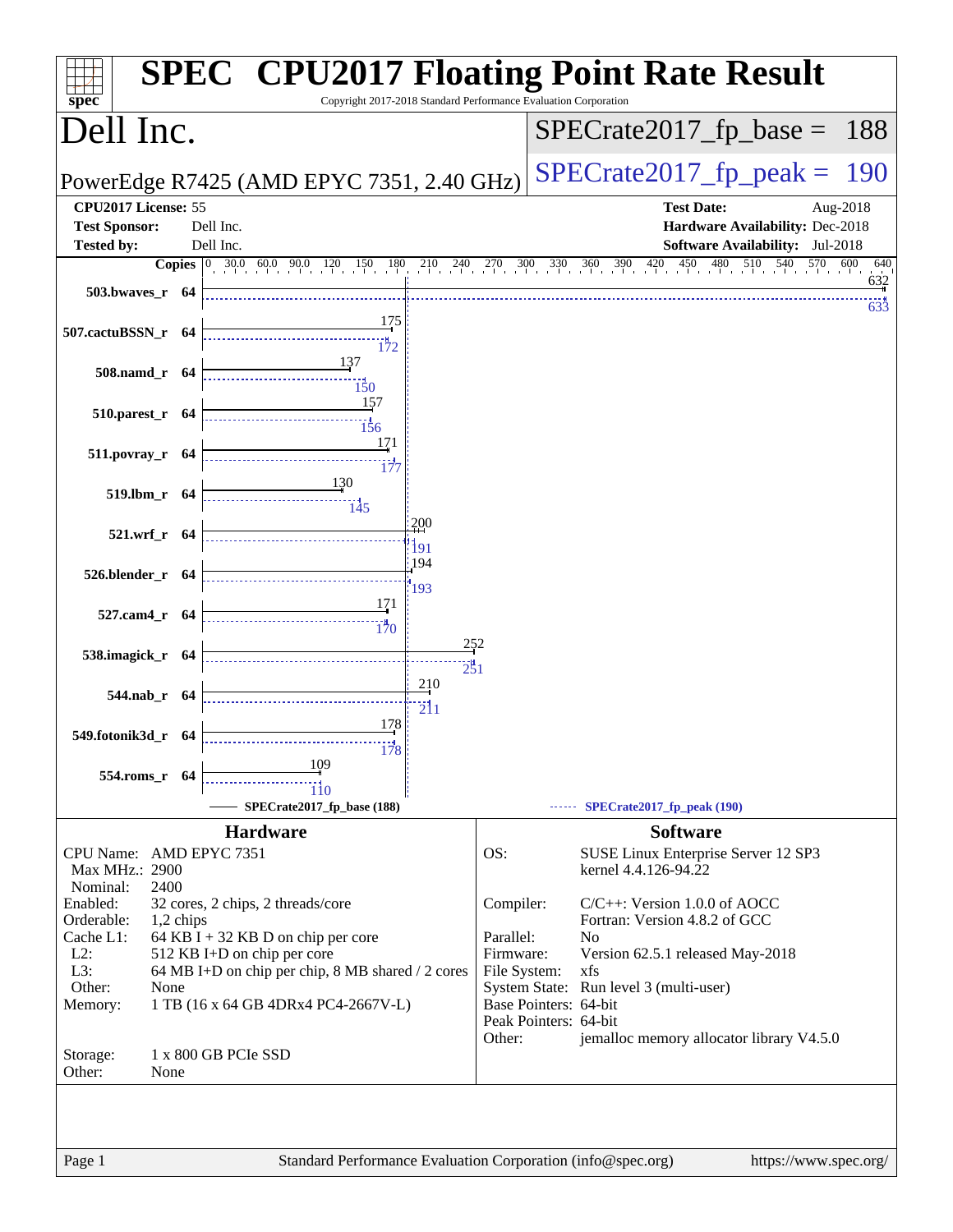| <b>SPEC CPU2017 Floating Point Rate Result</b><br>Copyright 2017-2018 Standard Performance Evaluation Corporation<br>spec <sup>®</sup>                                                                                                                                                                     |                                                                                      |                |            |                |            |                                                                                                          |            |               |                |              |                   |              |                                        |                   |
|------------------------------------------------------------------------------------------------------------------------------------------------------------------------------------------------------------------------------------------------------------------------------------------------------------|--------------------------------------------------------------------------------------|----------------|------------|----------------|------------|----------------------------------------------------------------------------------------------------------|------------|---------------|----------------|--------------|-------------------|--------------|----------------------------------------|-------------------|
| Dell Inc.<br>$SPECrate2017_fp\_base = 188$                                                                                                                                                                                                                                                                 |                                                                                      |                |            |                |            |                                                                                                          |            |               |                |              |                   |              |                                        |                   |
| $SPECTate2017$ _fp_peak =<br>190<br>PowerEdge R7425 (AMD EPYC 7351, 2.40 GHz)                                                                                                                                                                                                                              |                                                                                      |                |            |                |            |                                                                                                          |            |               |                |              |                   |              |                                        |                   |
| CPU2017 License: 55                                                                                                                                                                                                                                                                                        |                                                                                      |                |            |                |            |                                                                                                          |            |               |                |              | <b>Test Date:</b> |              | Aug-2018                               |                   |
| <b>Test Sponsor:</b>                                                                                                                                                                                                                                                                                       | Dell Inc.                                                                            |                |            |                |            |                                                                                                          |            |               |                |              |                   |              | Hardware Availability: Dec-2018        |                   |
| <b>Tested by:</b>                                                                                                                                                                                                                                                                                          | Dell Inc.                                                                            |                |            |                |            |                                                                                                          |            |               |                |              |                   |              | <b>Software Availability:</b> Jul-2018 |                   |
|                                                                                                                                                                                                                                                                                                            |                                                                                      |                |            |                |            | <b>Results Table</b>                                                                                     |            |               |                |              |                   |              |                                        |                   |
| <b>Peak</b><br><b>Base</b>                                                                                                                                                                                                                                                                                 |                                                                                      |                |            |                |            |                                                                                                          |            |               |                |              |                   |              |                                        |                   |
| <b>Benchmark</b>                                                                                                                                                                                                                                                                                           | <b>Copies</b>                                                                        | <b>Seconds</b> | Ratio      | <b>Seconds</b> | Ratio      | <b>Seconds</b>                                                                                           | Ratio      | <b>Copies</b> | <b>Seconds</b> | <b>Ratio</b> | <b>Seconds</b>    | <b>Ratio</b> | <b>Seconds</b>                         | <b>Ratio</b>      |
| 503.bwaves_r                                                                                                                                                                                                                                                                                               | 64                                                                                   | 1014           | 633        | 1015           | 632        | 1018                                                                                                     | 630        | 64            | 1013           | 633          | 1013              | 633          | 1015                                   | 632               |
| 507.cactuBSSN r                                                                                                                                                                                                                                                                                            | 64                                                                                   | 462            | 175        | 463            | 175        | 462                                                                                                      | 175        | 64            | 471            | 172          | 477               | 170          | 471                                    | 172               |
| $508$ .namd_r                                                                                                                                                                                                                                                                                              | 64                                                                                   | 444            | 137        | 444            | 137        | 447                                                                                                      | 136        | 64            | 404            | 150          | 404               | 151          | 404                                    | 150               |
| 510.parest_r                                                                                                                                                                                                                                                                                               | 64                                                                                   | 1063           | 157        | 1063           | 157        | 1062                                                                                                     | 158        | 64<br>64      | 1073<br>844    | 156<br>177   | 1073              | 156<br>178   | 1079                                   | 155               |
| $511.povray_r$<br>519.1bm_r                                                                                                                                                                                                                                                                                | 64<br>64                                                                             | 873<br>520     | 171<br>130 | 865<br>520     | 173<br>130 | 872<br>524                                                                                               | 171<br>129 | 64            | 464            | <u>145</u>   | 839<br>465        | 145          | 843<br>462                             | <b>177</b><br>146 |
| 521.wrf                                                                                                                                                                                                                                                                                                    | 64                                                                                   | 731            | 196        | 717            | 200        | 697                                                                                                      | 206        | 64            | 752            | <b>191</b>   | 766               | 187          | 731                                    | 196               |
| 526.blender_r                                                                                                                                                                                                                                                                                              | 64                                                                                   | 504            | 193        | 503            | 194        | 502                                                                                                      | 194        | 64            | 506            | <b>193</b>   | 508               | 192          | 506                                    | 193               |
| 527.cam4_r                                                                                                                                                                                                                                                                                                 | 64                                                                                   | 651            | 172        | 656            | 171        | 656                                                                                                      | 171        | 64            | 653            | 171          | 657               | <b>170</b>   | 663                                    | 169               |
| 538.imagick_r                                                                                                                                                                                                                                                                                              | 64                                                                                   | 633            | 252        | 633            | 251        | 633                                                                                                      | 252        | 64            | 631            | 252          | 634               | 251          | 640                                    | 249               |
| 544.nab_r                                                                                                                                                                                                                                                                                                  | 64                                                                                   | 512            | 210        | 512            | 210        | 513                                                                                                      | 210        | 64            | 511            | 211          | 513               | 210          | 512                                    | 211               |
| 549.fotonik3d r                                                                                                                                                                                                                                                                                            | 64                                                                                   | 1407           | 177        | 1404           | 178        | 1402                                                                                                     | 178        | 64            | 1405           | 177          | 1402              | 178          | 1405                                   | 178               |
| 554.roms_r                                                                                                                                                                                                                                                                                                 | 64                                                                                   | 942            | 108        | 932            | 109        | 927                                                                                                      | 110        | 64            | 928            | <b>110</b>   | 930               | 109          | 928                                    | 110               |
| $SPECrate2017_fp\_base =$                                                                                                                                                                                                                                                                                  |                                                                                      |                | 188        |                |            |                                                                                                          |            |               |                |              |                   |              |                                        |                   |
| $SPECrate2017_fp_peak =$                                                                                                                                                                                                                                                                                   |                                                                                      |                | 190        |                |            |                                                                                                          |            |               |                |              |                   |              |                                        |                   |
|                                                                                                                                                                                                                                                                                                            |                                                                                      |                |            |                |            | Results appear in the order in which they were run. Bold underlined text indicates a median measurement. |            |               |                |              |                   |              |                                        |                   |
| <b>Compiler Notes</b><br>The AMD64 AOCC Compiler Suite is available at<br>http://developer.amd.com/amd-aocc/<br>The AOCC Gold Linker plugin was installed and used for the link stage.<br>The AOCC Fortran Plugin version 1.0 was used to leverage AOCC optimizers<br>with gfortran. It is available here: |                                                                                      |                |            |                |            |                                                                                                          |            |               |                |              |                   |              |                                        |                   |
| http://developer.amd.com/amd-aocc/                                                                                                                                                                                                                                                                         |                                                                                      |                |            |                |            |                                                                                                          |            |               |                |              |                   |              |                                        |                   |
| <b>Submit Notes</b><br>The config file option 'submit' was used.<br>'numactl' was used to bind copies to the cores.<br>See the configuration file for details.                                                                                                                                             |                                                                                      |                |            |                |            |                                                                                                          |            |               |                |              |                   |              |                                        |                   |
| <b>Operating System Notes</b>                                                                                                                                                                                                                                                                              |                                                                                      |                |            |                |            |                                                                                                          |            |               |                |              |                   |              |                                        |                   |
| 'ulimit -s unlimited' was used to set environment stack size<br>'ulimit -1 2097152' was used to set environment locked pages in memory limit                                                                                                                                                               |                                                                                      |                |            |                |            |                                                                                                          |            |               |                |              |                   |              |                                        |                   |
| runspec command invoked through numactl i.e.:<br>numactl --interleave=all runspec <etc></etc>                                                                                                                                                                                                              |                                                                                      |                |            |                |            |                                                                                                          |            |               |                |              |                   |              |                                        |                   |
|                                                                                                                                                                                                                                                                                                            |                                                                                      |                |            |                |            | (Continued on next page)                                                                                 |            |               |                |              |                   |              |                                        |                   |
| Page 2                                                                                                                                                                                                                                                                                                     | https://www.spec.org/<br>Standard Performance Evaluation Corporation (info@spec.org) |                |            |                |            |                                                                                                          |            |               |                |              |                   |              |                                        |                   |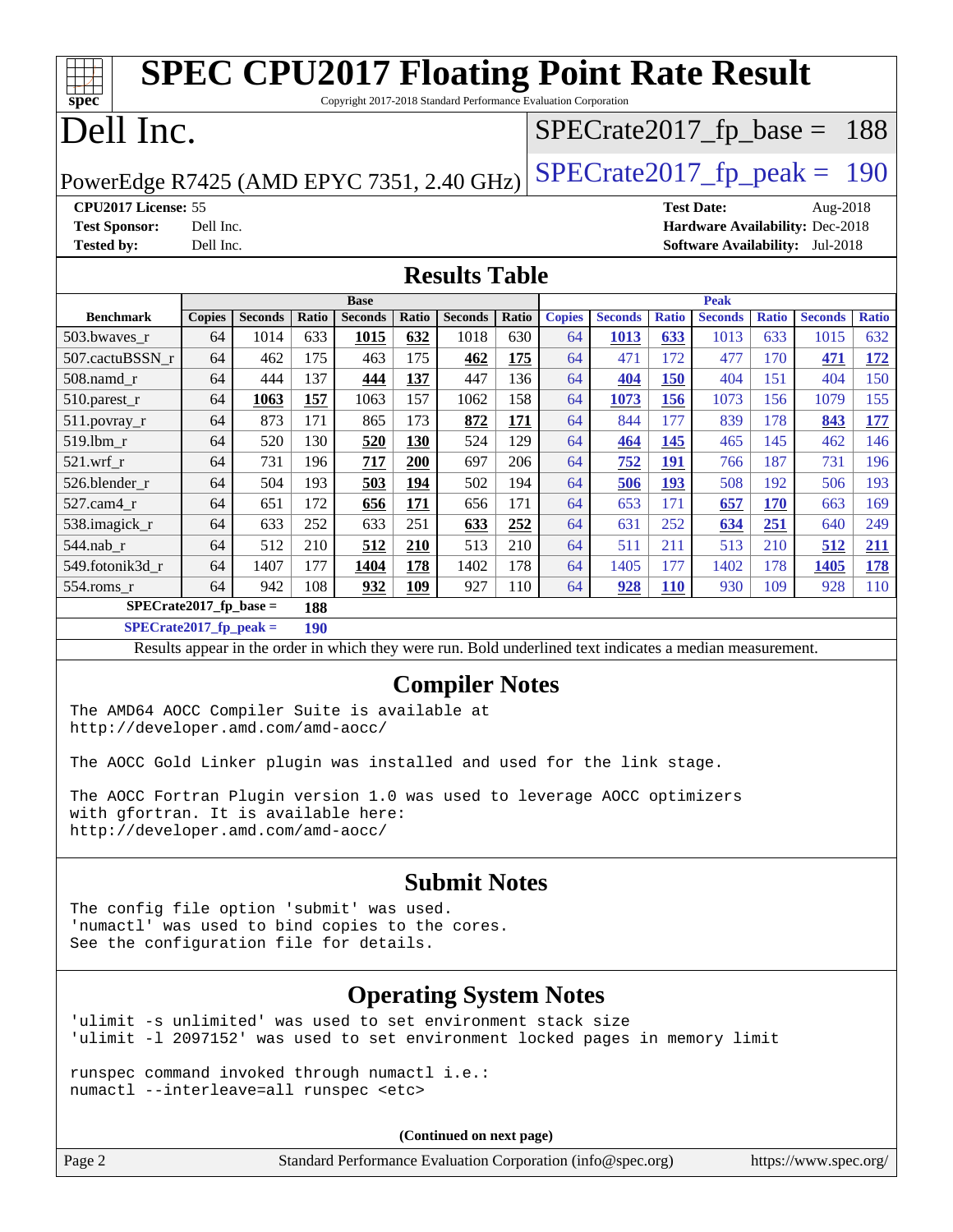#### **[spec](http://www.spec.org/) [SPEC CPU2017 Floating Point Rate Result](http://www.spec.org/auto/cpu2017/Docs/result-fields.html#SPECCPU2017FloatingPointRateResult)** Copyright 2017-2018 Standard Performance Evaluation Corporation Dell Inc. PowerEdge R7425 (AMD EPYC 7351, 2.40 GHz)  $\text{SPECrate2017\_fp\_peak} = 190$ [SPECrate2017\\_fp\\_base =](http://www.spec.org/auto/cpu2017/Docs/result-fields.html#SPECrate2017fpbase) 188

**[CPU2017 License:](http://www.spec.org/auto/cpu2017/Docs/result-fields.html#CPU2017License)** 55 **[Test Date:](http://www.spec.org/auto/cpu2017/Docs/result-fields.html#TestDate)** Aug-2018 **[Test Sponsor:](http://www.spec.org/auto/cpu2017/Docs/result-fields.html#TestSponsor)** Dell Inc. **[Hardware Availability:](http://www.spec.org/auto/cpu2017/Docs/result-fields.html#HardwareAvailability)** Dec-2018 **[Tested by:](http://www.spec.org/auto/cpu2017/Docs/result-fields.html#Testedby)** Dell Inc. **[Software Availability:](http://www.spec.org/auto/cpu2017/Docs/result-fields.html#SoftwareAvailability)** Jul-2018

### **[Operating System Notes \(Continued\)](http://www.spec.org/auto/cpu2017/Docs/result-fields.html#OperatingSystemNotes)**

Set dirty\_ratio=8 to limit dirty cache to 8% of memory Set swappiness=1 to swap only if necessary Set zone\_reclaim\_mode=1 to free local node memory and avoid remote memory sync then drop\_caches=3 to reset caches before invoking runcpu

dirty\_ratio, swappiness, zone\_reclaim\_mode and drop\_caches were all set using privileged echo (e.g. echo 1 > /proc/sys/vm/swappiness).

Transparent huge pages were enabled for this run (OS default)

#### **[General Notes](http://www.spec.org/auto/cpu2017/Docs/result-fields.html#GeneralNotes)**

Environment variables set by runcpu before the start of the run: LD\_LIBRARY\_PATH = "/home/cpu2017-1.0.5/amd1704-rate-libs-revD/64;/home/cpu2017-1.0.5/amd1704-rate-libs-revD/32:" MALLOC\_CONF = "lg\_chunk:28"

Binaries were compiled on a system with 2x AMD EPYC 7601 CPU + 512GB Memory using RHEL 7.4 NA: The test sponsor attests, as of date of publication, that CVE-2017-5754 (Meltdown) is mitigated in the system as tested and documented. Yes: The test sponsor attests, as of date of publication, that CVE-2017-5753 (Spectre variant 1) is mitigated in the system as tested and documented. Yes: The test sponsor attests, as of date of publication, that CVE-2017-5715 (Spectre variant 2) is mitigated in the system as tested and documented.

jemalloc: configured and built with GCC v4.8.5 in RHEL v7.2 under default conditions. jemalloc: sources available from jemalloc.net or <https://github.com/jemalloc/jemalloc/releases> jemalloc uses environment variable MALLOC\_CONF with values narenas and lg chunk: narenas: sets the maximum number of arenas to use for automatic multiplexing of threads and arenas. lg\_chunk: set the virtual memory chunk size (log base 2). For example, lg chunk:21 sets the default chunk size to  $2^21$  = 2MiB.

### **[Platform Notes](http://www.spec.org/auto/cpu2017/Docs/result-fields.html#PlatformNotes)**

 BIOS settings: Memory Interleaving set to Channel Interleaving Virtualization Technology disabled System Profile set to Custom CPU Power Management set to Maximum Performance

**(Continued on next page)**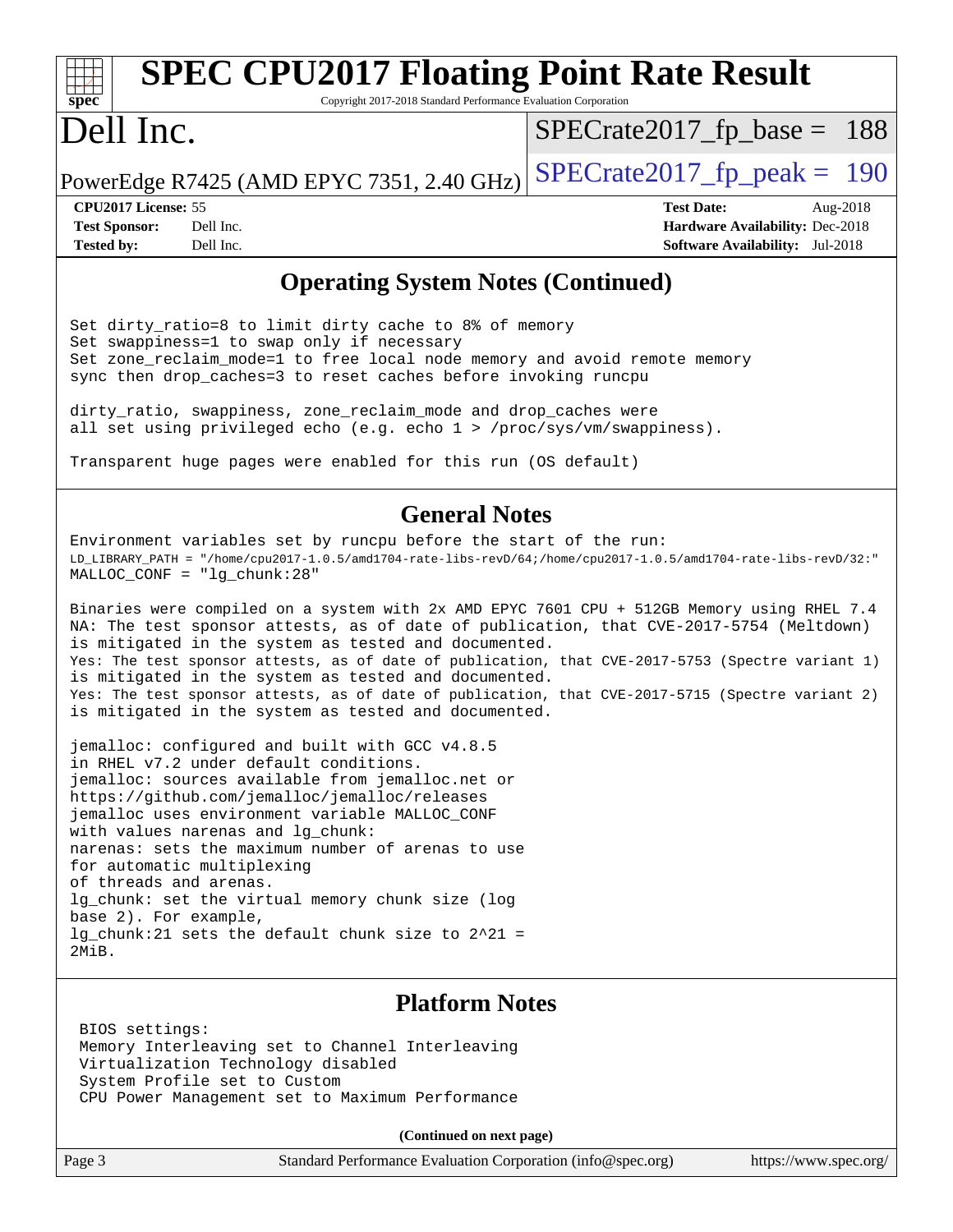| <b>SPEC CPU2017 Floating Point Rate Result</b><br>spec <sup>®</sup>                                                                                                                                                                                                                                                                                                                                                                                                                                                                                                                                                                                                                                                                                                                                                                                                                                                                                                                                                                                                   | Copyright 2017-2018 Standard Performance Evaluation Corporation                                                                                                                                                              |                               |                   |                                                                           |          |
|-----------------------------------------------------------------------------------------------------------------------------------------------------------------------------------------------------------------------------------------------------------------------------------------------------------------------------------------------------------------------------------------------------------------------------------------------------------------------------------------------------------------------------------------------------------------------------------------------------------------------------------------------------------------------------------------------------------------------------------------------------------------------------------------------------------------------------------------------------------------------------------------------------------------------------------------------------------------------------------------------------------------------------------------------------------------------|------------------------------------------------------------------------------------------------------------------------------------------------------------------------------------------------------------------------------|-------------------------------|-------------------|---------------------------------------------------------------------------|----------|
| Dell Inc.                                                                                                                                                                                                                                                                                                                                                                                                                                                                                                                                                                                                                                                                                                                                                                                                                                                                                                                                                                                                                                                             |                                                                                                                                                                                                                              | $SPECrate2017_fp\_base = 188$ |                   |                                                                           |          |
| PowerEdge R7425 (AMD EPYC 7351, 2.40 GHz)                                                                                                                                                                                                                                                                                                                                                                                                                                                                                                                                                                                                                                                                                                                                                                                                                                                                                                                                                                                                                             |                                                                                                                                                                                                                              | $SPECTate2017$ fp peak = 190  |                   |                                                                           |          |
| CPU2017 License: 55<br><b>Test Sponsor:</b><br>Dell Inc.<br>Dell Inc.<br><b>Tested by:</b>                                                                                                                                                                                                                                                                                                                                                                                                                                                                                                                                                                                                                                                                                                                                                                                                                                                                                                                                                                            |                                                                                                                                                                                                                              |                               | <b>Test Date:</b> | Hardware Availability: Dec-2018<br><b>Software Availability:</b> Jul-2018 | Aug-2018 |
|                                                                                                                                                                                                                                                                                                                                                                                                                                                                                                                                                                                                                                                                                                                                                                                                                                                                                                                                                                                                                                                                       | <b>Platform Notes (Continued)</b>                                                                                                                                                                                            |                               |                   |                                                                           |          |
| Memory Frequency set to Maximum Performance<br>Turbo Boost enabled<br>C States set to Autonomous<br>Memory Patrol Scrub disabled<br>Memory Refresh Rate set to 1x<br>PCI ASPM L1 Link Power Management disabled<br>Determinism Slider set to Power Determinism<br>Sysinfo program /home/cpu2017-1.0.5/bin/sysinfo<br>Rev: r5974 of 2018-05-19 9bcde8f2999c33d61f64985e45859ea9<br>running on linux-yyi5 Fri Aug 3 21:12:46 2018<br>SUT (System Under Test) info as seen by some common utilities.<br>For more information on this section, see<br>https://www.spec.org/cpu2017/Docs/config.html#sysinfo<br>From /proc/cpuinfo<br>model name: AMD EPYC 7351 16-Core Processor<br>"physical id"s (chips)<br>2<br>64 "processors"<br>cores, siblings (Caution: counting these is hw and system dependent. The following<br>excerpts from /proc/cpuinfo might not be reliable. Use with caution.)<br>cpu cores : 16<br>siblings : 32<br>physical 0: cores 0 1 8 9 12 13 16 17 20 21 24 25 28 29<br>physical 1: cores 0 1 8 9 12 13 16 17 20 21 24 25 28 29<br>From 1scpu: |                                                                                                                                                                                                                              |                               |                   |                                                                           |          |
| Architecture:<br>$CPU$ op-mode( $s$ ):<br>Byte Order:<br>CPU(s):<br>On-line CPU(s) list:<br>Thread( $s$ ) per core:<br>$Core(s)$ per socket:<br>Socket(s):<br>NUMA node(s):<br>Vendor ID:<br>CPU family:<br>Model:<br>Model name:<br>Stepping:<br>CPU MHz:<br>BogoMIPS:<br>Virtualization:<br>L1d cache:<br>Lli cache:<br>L2 cache:                                                                                                                                                                                                                                                                                                                                                                                                                                                                                                                                                                                                                                                                                                                                   | x86 64<br>$32$ -bit, $64$ -bit<br>Little Endian<br>64<br>$0 - 63$<br>2<br>16<br>2<br>8<br>AuthenticAMD<br>23<br>$\mathbf{1}$<br>AMD EPYC 7351 16-Core Processor<br>2<br>2395.456<br>4790.91<br>$AMD-V$<br>32K<br>64K<br>512K |                               |                   |                                                                           |          |
| Page 4                                                                                                                                                                                                                                                                                                                                                                                                                                                                                                                                                                                                                                                                                                                                                                                                                                                                                                                                                                                                                                                                | (Continued on next page)<br>Standard Performance Evaluation Corporation (info@spec.org)                                                                                                                                      |                               |                   | https://www.spec.org/                                                     |          |
|                                                                                                                                                                                                                                                                                                                                                                                                                                                                                                                                                                                                                                                                                                                                                                                                                                                                                                                                                                                                                                                                       |                                                                                                                                                                                                                              |                               |                   |                                                                           |          |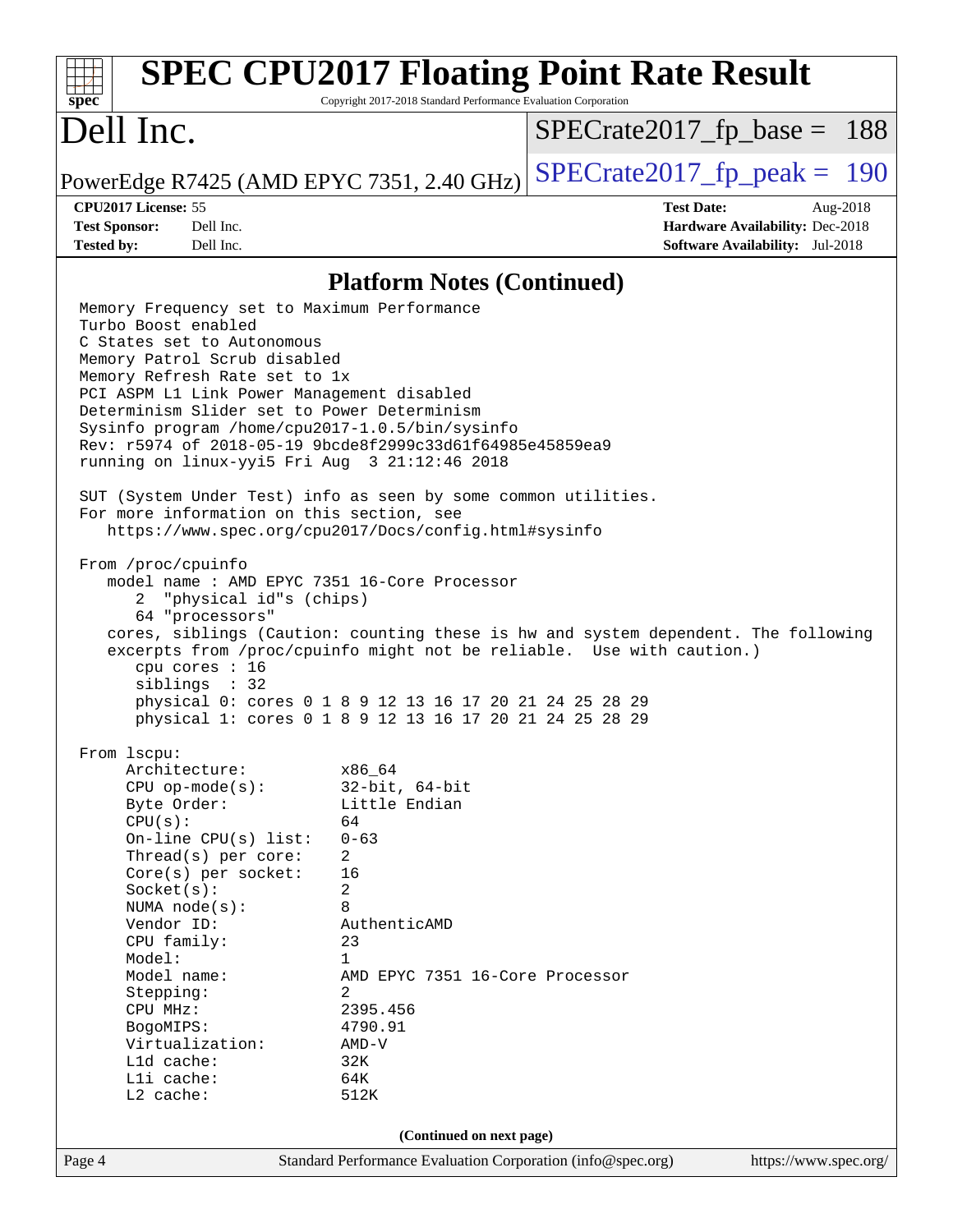| <b>SPEC CPU2017 Floating Point Rate Result</b><br>Copyright 2017-2018 Standard Performance Evaluation Corporation<br>spec                                                                                                                                                                                                                                                                                                                                                                                                                                                                                                                                                                                                                                                                                                                                                                                                                                                                                                                                                                                                                                                                                                                                                                                                                                                                                                                                                                                                                                                                                                                                                                                                                                                                                                                                                                                                                                                                                                                                                                       |                                                                                                            |
|-------------------------------------------------------------------------------------------------------------------------------------------------------------------------------------------------------------------------------------------------------------------------------------------------------------------------------------------------------------------------------------------------------------------------------------------------------------------------------------------------------------------------------------------------------------------------------------------------------------------------------------------------------------------------------------------------------------------------------------------------------------------------------------------------------------------------------------------------------------------------------------------------------------------------------------------------------------------------------------------------------------------------------------------------------------------------------------------------------------------------------------------------------------------------------------------------------------------------------------------------------------------------------------------------------------------------------------------------------------------------------------------------------------------------------------------------------------------------------------------------------------------------------------------------------------------------------------------------------------------------------------------------------------------------------------------------------------------------------------------------------------------------------------------------------------------------------------------------------------------------------------------------------------------------------------------------------------------------------------------------------------------------------------------------------------------------------------------------|------------------------------------------------------------------------------------------------------------|
| Dell Inc.                                                                                                                                                                                                                                                                                                                                                                                                                                                                                                                                                                                                                                                                                                                                                                                                                                                                                                                                                                                                                                                                                                                                                                                                                                                                                                                                                                                                                                                                                                                                                                                                                                                                                                                                                                                                                                                                                                                                                                                                                                                                                       | $SPECrate2017_fp\_base = 188$                                                                              |
| PowerEdge R7425 (AMD EPYC 7351, 2.40 GHz)                                                                                                                                                                                                                                                                                                                                                                                                                                                                                                                                                                                                                                                                                                                                                                                                                                                                                                                                                                                                                                                                                                                                                                                                                                                                                                                                                                                                                                                                                                                                                                                                                                                                                                                                                                                                                                                                                                                                                                                                                                                       | $SPECTate2017$ _fp_peak = 190                                                                              |
| CPU2017 License: 55<br><b>Test Sponsor:</b><br>Dell Inc.<br>Dell Inc.<br><b>Tested by:</b>                                                                                                                                                                                                                                                                                                                                                                                                                                                                                                                                                                                                                                                                                                                                                                                                                                                                                                                                                                                                                                                                                                                                                                                                                                                                                                                                                                                                                                                                                                                                                                                                                                                                                                                                                                                                                                                                                                                                                                                                      | <b>Test Date:</b><br>Aug-2018<br>Hardware Availability: Dec-2018<br><b>Software Availability:</b> Jul-2018 |
| <b>Platform Notes (Continued)</b>                                                                                                                                                                                                                                                                                                                                                                                                                                                                                                                                                                                                                                                                                                                                                                                                                                                                                                                                                                                                                                                                                                                                                                                                                                                                                                                                                                                                                                                                                                                                                                                                                                                                                                                                                                                                                                                                                                                                                                                                                                                               |                                                                                                            |
| L3 cache:<br>8192K<br>NUMA node0 CPU(s):<br>0, 8, 16, 24, 32, 40, 48, 56<br>NUMA nodel CPU(s):<br>2, 10, 18, 26, 34, 42, 50, 58<br>4, 12, 20, 28, 36, 44, 52, 60<br>NUMA node2 CPU(s):<br>NUMA node3 CPU(s):<br>6, 14, 22, 30, 38, 46, 54, 62<br>NUMA $node4$ $CPU(s)$ :<br>1, 9, 17, 25, 33, 41, 49, 57<br>NUMA node5 CPU(s):<br>3, 11, 19, 27, 35, 43, 51, 59<br>NUMA node6 CPU(s):<br>5, 13, 21, 29, 37, 45, 53, 61<br>NUMA node7 CPU(s):<br>7, 15, 23, 31, 39, 47, 55, 63<br>Flags:<br>pat pse36 clflush mmx fxsr sse sse2 ht syscall nx mmxext fxsr_opt pdpe1gb rdtscp lm<br>constant_tsc rep_good nopl nonstop_tsc extd_apicid amd_dcm aperfmperf eagerfpu pni<br>pclmulqdq monitor ssse3 fma cx16 sse4_1 sse4_2 movbe popcnt aes xsave avx f16c<br>rdrand lahf_lm cmp_legacy svm extapic cr8_legacy abm sse4a misalignsse 3dnowprefetch<br>osvw skinit wdt tce topoext perfctr_core perfctr_nb bpext perfctr_12 mwaitx arat cpb<br>hw_pstate retpoline retpoline_amd npt lbrv svm_lock nrip_save tsc_scale vmcb_clean<br>flushbyasid decodeassists pausefilter pfthreshold vmmcall avic fsgsbase bmil avx2<br>smep bmi2 rdseed adx smap clflushopt sha_ni xsaveopt xsavec xgetbvl clzero irperf<br>ibpb overflow_recov succor smca<br>/proc/cpuinfo cache data<br>cache size : 512 KB<br>From numactl --hardware WARNING: a numactl 'node' might or might not correspond to a<br>physical chip.<br>$available: 8 nodes (0-7)$<br>node 0 cpus: 0 8 16 24 32 40 48 56<br>node 0 size: 128687 MB<br>node 0 free: 128487 MB<br>node 1 cpus: 2 10 18 26 34 42 50 58<br>node 1 size: 129020 MB<br>node 1 free: 128859 MB<br>node 2 cpus: 4 12 20 28 36 44 52 60<br>node 2 size: 129020 MB<br>node 2 free: 128862 MB<br>node 3 cpus: 6 14 22 30 38 46 54 62<br>node 3 size: 129020 MB<br>node 3 free: 128861 MB<br>node 4 cpus: 1 9 17 25 33 41 49 57<br>node 4 size: 129020 MB<br>node 4 free: 128861 MB<br>node 5 cpus: 3 11 19 27 35 43 51 59<br>node 5 size: 129020 MB<br>node 5 free: 128810 MB<br>node 6 cpus: 5 13 21 29 37 45 53 61<br>node 6 size: 129020 MB<br>node 6 free: 128865 MB | fpu vme de pse tsc msr pae mce cx8 apic sep mtrr pge mca cmov                                              |
| (Continued on next page)                                                                                                                                                                                                                                                                                                                                                                                                                                                                                                                                                                                                                                                                                                                                                                                                                                                                                                                                                                                                                                                                                                                                                                                                                                                                                                                                                                                                                                                                                                                                                                                                                                                                                                                                                                                                                                                                                                                                                                                                                                                                        |                                                                                                            |
| Page 5<br>Standard Performance Evaluation Corporation (info@spec.org)                                                                                                                                                                                                                                                                                                                                                                                                                                                                                                                                                                                                                                                                                                                                                                                                                                                                                                                                                                                                                                                                                                                                                                                                                                                                                                                                                                                                                                                                                                                                                                                                                                                                                                                                                                                                                                                                                                                                                                                                                           | https://www.spec.org/                                                                                      |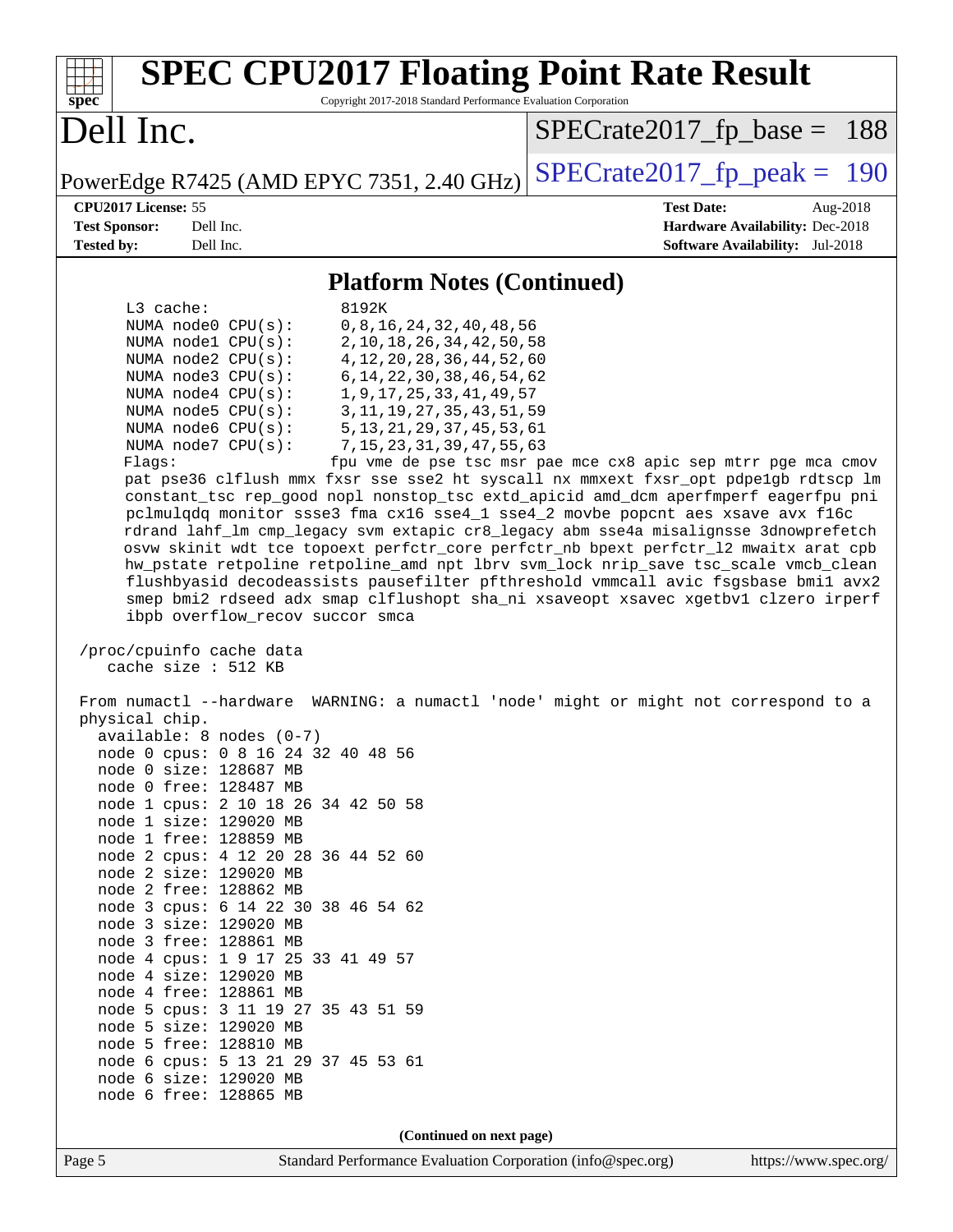| <b>SPEC CPU2017 Floating Point Rate Result</b><br>Copyright 2017-2018 Standard Performance Evaluation Corporation<br>spec <sup>®</sup>                                                                                                                                                                                                                                                                                                                                                                                                                                                                                                                                                                                                                                                                                                                                                                                                                                                                                                                                                                                                                                                                                                                                                                                                                                                                                                                                                                                                                                                                                                                                                 |                                                                                                               |
|----------------------------------------------------------------------------------------------------------------------------------------------------------------------------------------------------------------------------------------------------------------------------------------------------------------------------------------------------------------------------------------------------------------------------------------------------------------------------------------------------------------------------------------------------------------------------------------------------------------------------------------------------------------------------------------------------------------------------------------------------------------------------------------------------------------------------------------------------------------------------------------------------------------------------------------------------------------------------------------------------------------------------------------------------------------------------------------------------------------------------------------------------------------------------------------------------------------------------------------------------------------------------------------------------------------------------------------------------------------------------------------------------------------------------------------------------------------------------------------------------------------------------------------------------------------------------------------------------------------------------------------------------------------------------------------|---------------------------------------------------------------------------------------------------------------|
| Dell Inc.                                                                                                                                                                                                                                                                                                                                                                                                                                                                                                                                                                                                                                                                                                                                                                                                                                                                                                                                                                                                                                                                                                                                                                                                                                                                                                                                                                                                                                                                                                                                                                                                                                                                              | $SPECrate2017rfp base = 188$                                                                                  |
| PowerEdge R7425 (AMD EPYC 7351, 2.40 GHz)                                                                                                                                                                                                                                                                                                                                                                                                                                                                                                                                                                                                                                                                                                                                                                                                                                                                                                                                                                                                                                                                                                                                                                                                                                                                                                                                                                                                                                                                                                                                                                                                                                              | $SPECrate2017_fp\_peak = 190$                                                                                 |
| CPU2017 License: 55<br><b>Test Sponsor:</b><br>Dell Inc.<br>Dell Inc.<br><b>Tested by:</b>                                                                                                                                                                                                                                                                                                                                                                                                                                                                                                                                                                                                                                                                                                                                                                                                                                                                                                                                                                                                                                                                                                                                                                                                                                                                                                                                                                                                                                                                                                                                                                                             | <b>Test Date:</b><br>Aug- $2018$<br>Hardware Availability: Dec-2018<br><b>Software Availability:</b> Jul-2018 |
| <b>Platform Notes (Continued)</b>                                                                                                                                                                                                                                                                                                                                                                                                                                                                                                                                                                                                                                                                                                                                                                                                                                                                                                                                                                                                                                                                                                                                                                                                                                                                                                                                                                                                                                                                                                                                                                                                                                                      |                                                                                                               |
| node 7 cpus: 7 15 23 31 39 47 55 63<br>node 7 size: 129019 MB<br>node 7 free: 128856 MB<br>node distances:<br>$\mathbf{0}$<br>2<br>node<br>1<br>3<br>4<br>5<br>6<br>7<br>0:<br>10<br>16 16<br>16<br>28 28<br>22<br>28<br>1:<br>16<br>10 16<br>28<br>28<br>22<br>16<br>28<br>16<br>28<br>2:<br>16<br>10<br>16<br>22<br>28<br>28<br>16<br>10<br>22<br>28<br>28<br>3:<br>16<br>16<br>28<br>4:<br>28<br>22<br>28<br>28<br>10<br>16<br>16<br>16<br>28 28 22<br>5:<br>28<br>16 10 16<br>16<br>6:<br>22<br>28<br>28<br>28<br>16<br>16<br>10<br>16<br>7:<br>28<br>22<br>28<br>28<br>16<br>16<br>16<br>10<br>From /proc/meminfo<br>MemTotal:<br>1056597308 kB<br>HugePages_Total:<br>0<br>Hugepagesize:<br>2048 kB<br>/usr/bin/lsb_release -d<br>SUSE Linux Enterprise Server 12 SP3<br>From /etc/*release* /etc/*version*<br>$S$ uSE-release:<br>SUSE Linux Enterprise Server 12 (x86_64)<br>$VERSION = 12$<br>PATCHLEVEL = 3<br># This file is deprecated and will be removed in a future service pack or release.<br># Please check /etc/os-release for details about this release.<br>os-release:<br>NAME="SLES"<br>VERSION="12-SP3"<br>VERSION_ID="12.3"<br>PRETTY_NAME="SUSE Linux Enterprise Server 12 SP3"<br>ID="sles"<br>$ANSI\_COLOR = "0; 32"$<br>CPE_NAME="cpe:/o:suse:sles:12:sp3"<br>uname $-a$ :<br>Linux linux-yyi5 4.4.126-94.22-default #1 SMP Wed Apr 11 07:45:03 UTC 2018 (9649989)<br>x86_64 x86_64 x86_64 GNU/Linux<br>Kernel self-reported vulnerability status:<br>CVE-2017-5754 (Meltdown):<br>Not affected<br>CVE-2017-5753 (Spectre variant 1): Mitigation: __user pointer sanitization<br>CVE-2017-5715 (Spectre variant 2): Mitigation: Full AMD retpoline + IBPB |                                                                                                               |
| (Continued on next page)                                                                                                                                                                                                                                                                                                                                                                                                                                                                                                                                                                                                                                                                                                                                                                                                                                                                                                                                                                                                                                                                                                                                                                                                                                                                                                                                                                                                                                                                                                                                                                                                                                                               |                                                                                                               |
| Page 6<br>Standard Performance Evaluation Corporation (info@spec.org)                                                                                                                                                                                                                                                                                                                                                                                                                                                                                                                                                                                                                                                                                                                                                                                                                                                                                                                                                                                                                                                                                                                                                                                                                                                                                                                                                                                                                                                                                                                                                                                                                  | https://www.spec.org/                                                                                         |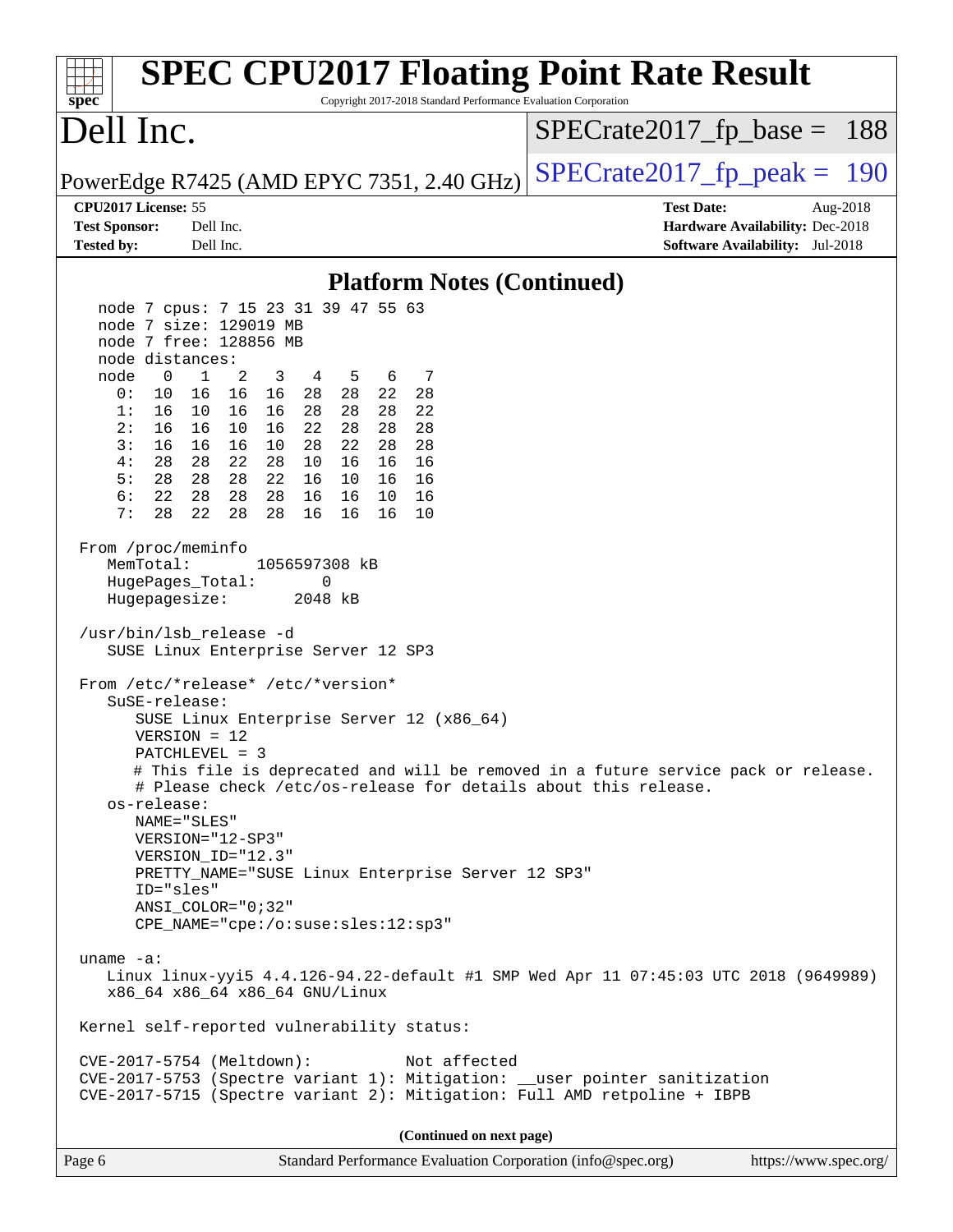| <b>SPEC CPU2017 Floating Point Rate Result</b><br>Copyright 2017-2018 Standard Performance Evaluation Corporation<br>spec <sup>®</sup>                                                                                                                                                                             |                                                                                                            |
|--------------------------------------------------------------------------------------------------------------------------------------------------------------------------------------------------------------------------------------------------------------------------------------------------------------------|------------------------------------------------------------------------------------------------------------|
| Dell Inc.                                                                                                                                                                                                                                                                                                          | $SPECrate2017_fp\_base = 188$                                                                              |
| PowerEdge R7425 (AMD EPYC 7351, 2.40 GHz)                                                                                                                                                                                                                                                                          | $SPECrate2017_fp\_peak = 190$                                                                              |
| CPU2017 License: 55<br>Dell Inc.<br><b>Test Sponsor:</b><br>Dell Inc.<br><b>Tested by:</b>                                                                                                                                                                                                                         | <b>Test Date:</b><br>Aug-2018<br>Hardware Availability: Dec-2018<br><b>Software Availability:</b> Jul-2018 |
| <b>Platform Notes (Continued)</b>                                                                                                                                                                                                                                                                                  |                                                                                                            |
| run-level 3 Aug 3 10:59                                                                                                                                                                                                                                                                                            |                                                                                                            |
| SPEC is set to: /home/cpu2017-1.0.5<br>Type Size Used Avail Use% Mounted on<br>Filesystem<br>/dev/nvme0n1p4 xfs 703G 19G 684G<br>3% /home<br>Additional information from dmidecode follows. WARNING: Use caution when you interpret                                                                                |                                                                                                            |
| this section. The 'dmidecode' program reads system data which is "intended to allow<br>hardware to be accurately determined", but the intent may not be met, as there are<br>frequent changes to hardware, firmware, and the "DMTF SMBIOS" standard.<br>BIOS Dell Inc. 62.5.1 [MaxPerf C_En] 05/21/2018<br>Memory: |                                                                                                            |
| 16x 80CE863280CE M386A8K40BM2-CTD 64 GB 4 rank 2666<br>16x Not Specified Not Specified                                                                                                                                                                                                                             |                                                                                                            |
| (End of data from sysinfo program)                                                                                                                                                                                                                                                                                 |                                                                                                            |
| <b>Compiler Version Notes</b>                                                                                                                                                                                                                                                                                      |                                                                                                            |
| CC 519.1bm_r(base, peak) 538.imagick_r(base, peak) 544.nab_r(base, peak)                                                                                                                                                                                                                                           |                                                                                                            |
| AOCC.LLVM.4.0.0.B35.2017_04_26 clang version 4.0.0 (CLANG:) (based on LLVM<br>AOCC.LLVM.4.0.0.B35.2017_04_26)<br>Target: x86 64-unknown-linux-gnu<br>Thread model: posix<br>InstalledDir: /root/work/compilers/AOCC-1.0-Compiler/bin                                                                               |                                                                                                            |
|                                                                                                                                                                                                                                                                                                                    |                                                                                                            |
| CXXC $508.namd_r(base, peak) 510.parest_r(base, peak)$                                                                                                                                                                                                                                                             |                                                                                                            |
| AOCC.LLVM.4.0.0.B35.2017_04_26 clang version 4.0.0 (CLANG:) (based on LLVM<br>AOCC.LLVM.4.0.0.B35.2017 04 26)<br>Target: x86_64-unknown-linux-gnu<br>Thread model: posix                                                                                                                                           |                                                                                                            |
| InstalledDir: /root/work/compilers/AOCC-1.0-Compiler/bin                                                                                                                                                                                                                                                           |                                                                                                            |
| CC 511.povray_r(base, peak) 526.blender_r(base, peak)                                                                                                                                                                                                                                                              |                                                                                                            |
| AOCC.LLVM.4.0.0.B35.2017_04_26 clang version 4.0.0 (CLANG:) (based on LLVM<br>AOCC.LLVM.4.0.0.B35.2017_04_26)<br>Target: x86_64-unknown-linux-gnu                                                                                                                                                                  |                                                                                                            |
| (Continued on next page)                                                                                                                                                                                                                                                                                           |                                                                                                            |
| Page 7<br>Standard Performance Evaluation Corporation (info@spec.org)                                                                                                                                                                                                                                              | https://www.spec.org/                                                                                      |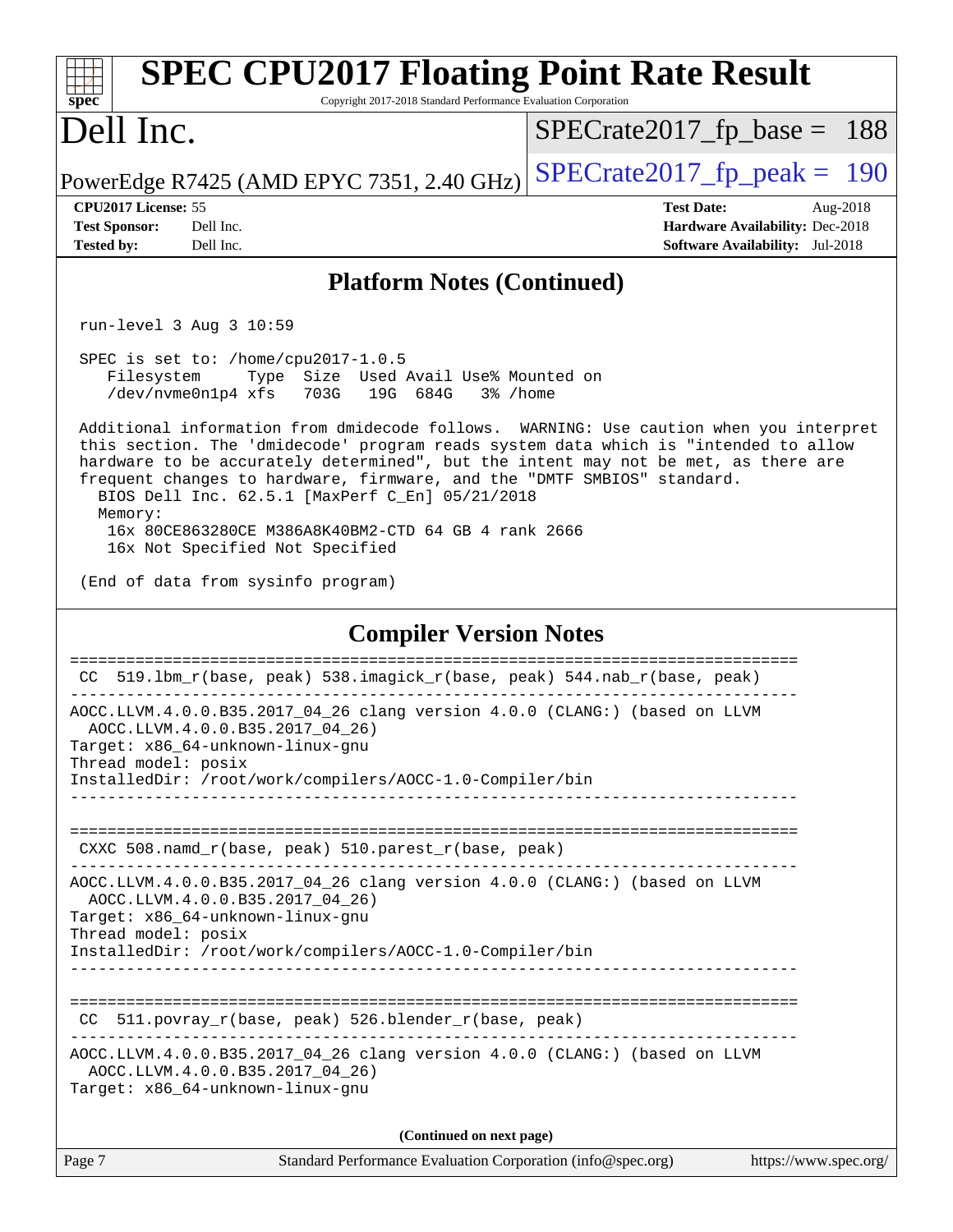| <b>SPEC CPU2017 Floating Point Rate Result</b><br>Copyright 2017-2018 Standard Performance Evaluation Corporation<br>$spec^*$                                                                                                                                                                                                                                                                                                                                                                                                                                                                                                                                                                                                                                                                                                                                                                                                                |                                                                                                            |
|----------------------------------------------------------------------------------------------------------------------------------------------------------------------------------------------------------------------------------------------------------------------------------------------------------------------------------------------------------------------------------------------------------------------------------------------------------------------------------------------------------------------------------------------------------------------------------------------------------------------------------------------------------------------------------------------------------------------------------------------------------------------------------------------------------------------------------------------------------------------------------------------------------------------------------------------|------------------------------------------------------------------------------------------------------------|
| Dell Inc.                                                                                                                                                                                                                                                                                                                                                                                                                                                                                                                                                                                                                                                                                                                                                                                                                                                                                                                                    | $SPECrate2017_fp\_base = 188$                                                                              |
| PowerEdge R7425 (AMD EPYC 7351, 2.40 GHz)                                                                                                                                                                                                                                                                                                                                                                                                                                                                                                                                                                                                                                                                                                                                                                                                                                                                                                    | $SPECrate2017_fp\_peak = 190$                                                                              |
| CPU2017 License: 55<br>Dell Inc.<br><b>Test Sponsor:</b><br>Dell Inc.<br><b>Tested by:</b>                                                                                                                                                                                                                                                                                                                                                                                                                                                                                                                                                                                                                                                                                                                                                                                                                                                   | <b>Test Date:</b><br>Aug-2018<br>Hardware Availability: Dec-2018<br><b>Software Availability:</b> Jul-2018 |
| <b>Compiler Version Notes (Continued)</b>                                                                                                                                                                                                                                                                                                                                                                                                                                                                                                                                                                                                                                                                                                                                                                                                                                                                                                    |                                                                                                            |
| Thread model: posix<br>InstalledDir: /root/work/compilers/AOCC-1.0-Compiler/bin<br>AOCC.LLVM.4.0.0.B35.2017_04_26 clang version 4.0.0 (CLANG:) (based on LLVM<br>AOCC.LLVM.4.0.0.B35.2017_04_26)<br>Target: x86_64-unknown-linux-gnu<br>Thread model: posix<br>InstalledDir: /root/work/compilers/AOCC-1.0-Compiler/bin                                                                                                                                                                                                                                                                                                                                                                                                                                                                                                                                                                                                                      |                                                                                                            |
| FC 507.cactuBSSN_r(base, peak)                                                                                                                                                                                                                                                                                                                                                                                                                                                                                                                                                                                                                                                                                                                                                                                                                                                                                                               |                                                                                                            |
| AOCC.LLVM.4.0.0.B35.2017_04_26 clang version 4.0.0 (CLANG:) (based on LLVM<br>AOCC.LLVM.4.0.0.B35.2017_04_26)<br>Target: x86_64-unknown-linux-gnu<br>Thread model: posix<br>InstalledDir: /root/work/compilers/AOCC-1.0-Compiler/bin<br>AOCC.LLVM.4.0.0.B35.2017_04_26 clang version 4.0.0 (CLANG:) (based on LLVM<br>AOCC.LLVM.4.0.0.B35.2017_04_26)<br>Target: x86_64-unknown-linux-gnu<br>Thread model: posix<br>InstalledDir: /root/work/compilers/AOCC-1.0-Compiler/bin<br>GNU Fortran (GCC) 4.8.2<br>Copyright (C) 2013 Free Software Foundation, Inc.<br>GNU Fortran comes with NO WARRANTY, to the extent permitted by law.<br>You may redistribute copies of GNU Fortran<br>under the terms of the GNU General Public License.<br>For more information about these matters, see the file named COPYING<br>_________________________________<br>503.bwaves_r(base, peak) 549.fotonik3d_r(base, peak) 554.roms_r(base,<br>FC<br>peak) |                                                                                                            |
| GNU Fortran (GCC) 4.8.2<br>Copyright (C) 2013 Free Software Foundation, Inc.<br>GNU Fortran comes with NO WARRANTY, to the extent permitted by law.<br>You may redistribute copies of GNU Fortran<br>under the terms of the GNU General Public License.<br>For more information about these matters, see the file named COPYING                                                                                                                                                                                                                                                                                                                                                                                                                                                                                                                                                                                                              |                                                                                                            |
| CC 521.wrf_r(base, peak) 527.cam4_r(base, peak)<br>GNU Fortran (GCC) 4.8.2                                                                                                                                                                                                                                                                                                                                                                                                                                                                                                                                                                                                                                                                                                                                                                                                                                                                   |                                                                                                            |
| Copyright (C) 2013 Free Software Foundation, Inc.                                                                                                                                                                                                                                                                                                                                                                                                                                                                                                                                                                                                                                                                                                                                                                                                                                                                                            |                                                                                                            |
| (Continued on next page)<br>Standard Performance Evaluation Corporation (info@spec.org)<br>Page 8                                                                                                                                                                                                                                                                                                                                                                                                                                                                                                                                                                                                                                                                                                                                                                                                                                            | https://www.spec.org/                                                                                      |
|                                                                                                                                                                                                                                                                                                                                                                                                                                                                                                                                                                                                                                                                                                                                                                                                                                                                                                                                              |                                                                                                            |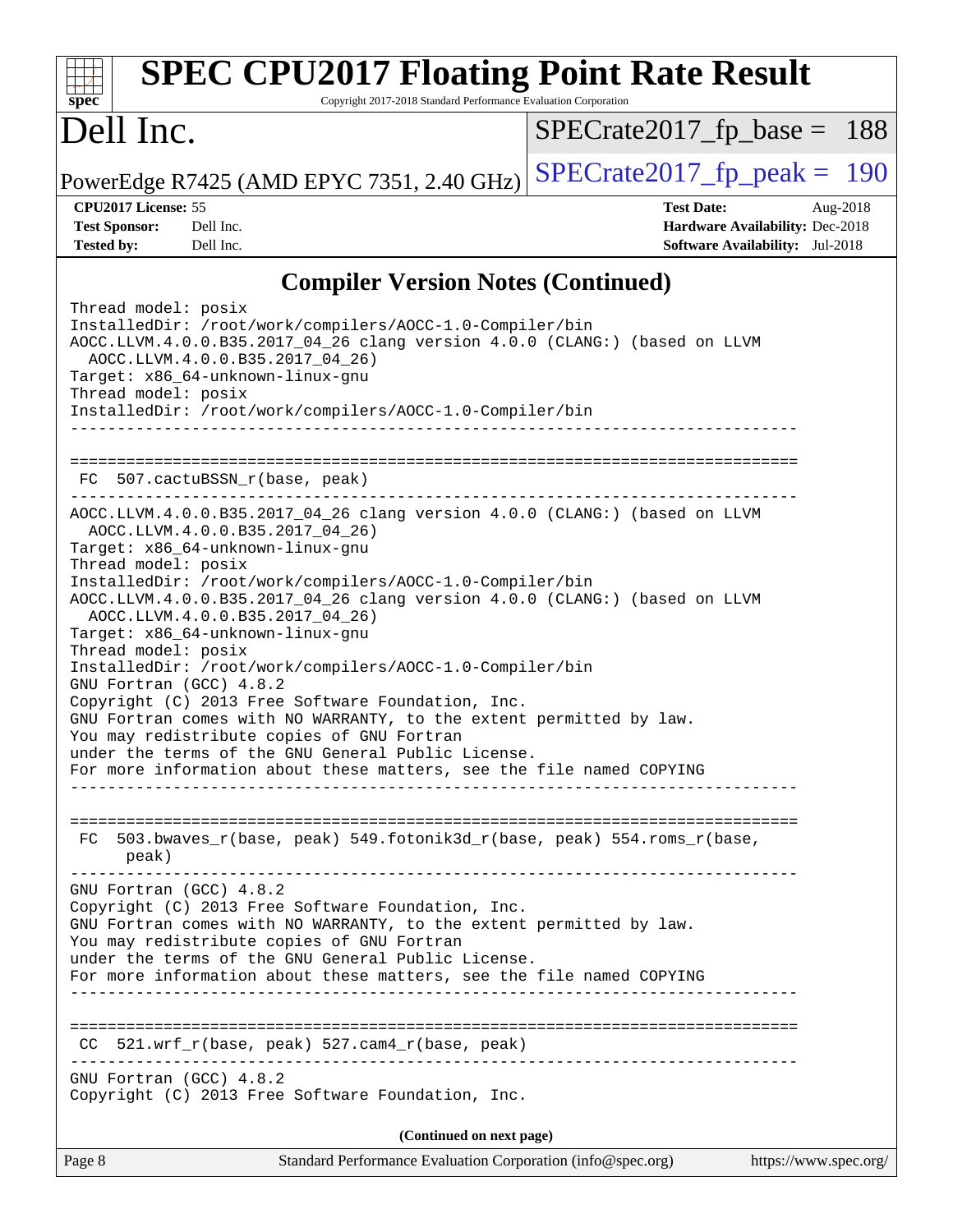#### **[spec](http://www.spec.org/) [SPEC CPU2017 Floating Point Rate Result](http://www.spec.org/auto/cpu2017/Docs/result-fields.html#SPECCPU2017FloatingPointRateResult)** Copyright 2017-2018 Standard Performance Evaluation Corporation Dell Inc. PowerEdge R7425 (AMD EPYC 7351, 2.40 GHz)  $\left|$  [SPECrate2017\\_fp\\_peak =](http://www.spec.org/auto/cpu2017/Docs/result-fields.html#SPECrate2017fppeak) 190 [SPECrate2017\\_fp\\_base =](http://www.spec.org/auto/cpu2017/Docs/result-fields.html#SPECrate2017fpbase) 188 **[CPU2017 License:](http://www.spec.org/auto/cpu2017/Docs/result-fields.html#CPU2017License)** 55 **[Test Date:](http://www.spec.org/auto/cpu2017/Docs/result-fields.html#TestDate)** Aug-2018 **[Test Sponsor:](http://www.spec.org/auto/cpu2017/Docs/result-fields.html#TestSponsor)** Dell Inc. **[Hardware Availability:](http://www.spec.org/auto/cpu2017/Docs/result-fields.html#HardwareAvailability)** Dec-2018 **[Tested by:](http://www.spec.org/auto/cpu2017/Docs/result-fields.html#Testedby)** Dell Inc. **[Software Availability:](http://www.spec.org/auto/cpu2017/Docs/result-fields.html#SoftwareAvailability)** Jul-2018

#### **[Compiler Version Notes \(Continued\)](http://www.spec.org/auto/cpu2017/Docs/result-fields.html#CompilerVersionNotes)**

GNU Fortran comes with NO WARRANTY, to the extent permitted by law. You may redistribute copies of GNU Fortran under the terms of the GNU General Public License. For more information about these matters, see the file named COPYING AOCC.LLVM.4.0.0.B35.2017\_04\_26 clang version 4.0.0 (CLANG:) (based on LLVM AOCC.LLVM.4.0.0.B35.2017\_04\_26) Target: x86\_64-unknown-linux-gnu Thread model: posix InstalledDir: /root/work/compilers/AOCC-1.0-Compiler/bin ------------------------------------------------------------------------------

## **[Base Compiler Invocation](http://www.spec.org/auto/cpu2017/Docs/result-fields.html#BaseCompilerInvocation)**

[C benchmarks](http://www.spec.org/auto/cpu2017/Docs/result-fields.html#Cbenchmarks): [clang](http://www.spec.org/cpu2017/results/res2018q4/cpu2017-20181029-09358.flags.html#user_CCbase_Fclang3_a68b77bfed473bd9cdd22529af008e8306c2e3948617c8991604c1a2000ee4a73ef90dd8bc793e105fe4165a625d26dacbda4708d828ad19048918c071b363ec)

[C++ benchmarks:](http://www.spec.org/auto/cpu2017/Docs/result-fields.html#CXXbenchmarks) [clang++](http://www.spec.org/cpu2017/results/res2018q4/cpu2017-20181029-09358.flags.html#user_CXXbase_Fclang3_57a48582e5be507d19b2527b3e7d4f85d9b8669ffc9a8a0dbb9bcf949a918a58bbab411e0c4d14a3922022a3e425a90db94042683824c1806feff4324ca1000d)

[Fortran benchmarks](http://www.spec.org/auto/cpu2017/Docs/result-fields.html#Fortranbenchmarks): [clang](http://www.spec.org/cpu2017/results/res2018q4/cpu2017-20181029-09358.flags.html#user_FCbase_Fclang3_a68b77bfed473bd9cdd22529af008e8306c2e3948617c8991604c1a2000ee4a73ef90dd8bc793e105fe4165a625d26dacbda4708d828ad19048918c071b363ec) [gfortran](http://www.spec.org/cpu2017/results/res2018q4/cpu2017-20181029-09358.flags.html#user_FCbase_aocc-gfortran_128c91a56d61ddb07404721e65b8f9498c31a443dacbd3b7f212891090eca86e2d099b520f75b99e9e8ac4fdec01f4d15f0b65e47123ec4c42b0759045731a1f)

[Benchmarks using both Fortran and C](http://www.spec.org/auto/cpu2017/Docs/result-fields.html#BenchmarksusingbothFortranandC): [clang](http://www.spec.org/cpu2017/results/res2018q4/cpu2017-20181029-09358.flags.html#user_CC_FCbase_Fclang3_a68b77bfed473bd9cdd22529af008e8306c2e3948617c8991604c1a2000ee4a73ef90dd8bc793e105fe4165a625d26dacbda4708d828ad19048918c071b363ec) [gfortran](http://www.spec.org/cpu2017/results/res2018q4/cpu2017-20181029-09358.flags.html#user_CC_FCbase_aocc-gfortran_128c91a56d61ddb07404721e65b8f9498c31a443dacbd3b7f212891090eca86e2d099b520f75b99e9e8ac4fdec01f4d15f0b65e47123ec4c42b0759045731a1f)

[Benchmarks using both C and C++](http://www.spec.org/auto/cpu2017/Docs/result-fields.html#BenchmarksusingbothCandCXX): [clang++](http://www.spec.org/cpu2017/results/res2018q4/cpu2017-20181029-09358.flags.html#user_CC_CXXbase_Fclang3_57a48582e5be507d19b2527b3e7d4f85d9b8669ffc9a8a0dbb9bcf949a918a58bbab411e0c4d14a3922022a3e425a90db94042683824c1806feff4324ca1000d) [clang](http://www.spec.org/cpu2017/results/res2018q4/cpu2017-20181029-09358.flags.html#user_CC_CXXbase_Fclang3_a68b77bfed473bd9cdd22529af008e8306c2e3948617c8991604c1a2000ee4a73ef90dd8bc793e105fe4165a625d26dacbda4708d828ad19048918c071b363ec)

[Benchmarks using Fortran, C, and C++:](http://www.spec.org/auto/cpu2017/Docs/result-fields.html#BenchmarksusingFortranCandCXX) [clang++](http://www.spec.org/cpu2017/results/res2018q4/cpu2017-20181029-09358.flags.html#user_CC_CXX_FCbase_Fclang3_57a48582e5be507d19b2527b3e7d4f85d9b8669ffc9a8a0dbb9bcf949a918a58bbab411e0c4d14a3922022a3e425a90db94042683824c1806feff4324ca1000d) [clang](http://www.spec.org/cpu2017/results/res2018q4/cpu2017-20181029-09358.flags.html#user_CC_CXX_FCbase_Fclang3_a68b77bfed473bd9cdd22529af008e8306c2e3948617c8991604c1a2000ee4a73ef90dd8bc793e105fe4165a625d26dacbda4708d828ad19048918c071b363ec) [gfortran](http://www.spec.org/cpu2017/results/res2018q4/cpu2017-20181029-09358.flags.html#user_CC_CXX_FCbase_aocc-gfortran_128c91a56d61ddb07404721e65b8f9498c31a443dacbd3b7f212891090eca86e2d099b520f75b99e9e8ac4fdec01f4d15f0b65e47123ec4c42b0759045731a1f)

## **[Base Portability Flags](http://www.spec.org/auto/cpu2017/Docs/result-fields.html#BasePortabilityFlags)**

 503.bwaves\_r: [-DSPEC\\_LP64](http://www.spec.org/cpu2017/results/res2018q4/cpu2017-20181029-09358.flags.html#suite_baseEXTRA_PORTABILITY503_bwaves_r_DSPEC_LP64) 507.cactuBSSN\_r: [-DSPEC\\_LP64](http://www.spec.org/cpu2017/results/res2018q4/cpu2017-20181029-09358.flags.html#suite_baseEXTRA_PORTABILITY507_cactuBSSN_r_DSPEC_LP64) 508.namd\_r: [-DSPEC\\_LP64](http://www.spec.org/cpu2017/results/res2018q4/cpu2017-20181029-09358.flags.html#suite_baseEXTRA_PORTABILITY508_namd_r_DSPEC_LP64) 510.parest\_r: [-DSPEC\\_LP64](http://www.spec.org/cpu2017/results/res2018q4/cpu2017-20181029-09358.flags.html#suite_baseEXTRA_PORTABILITY510_parest_r_DSPEC_LP64) 511.povray\_r: [-DSPEC\\_LP64](http://www.spec.org/cpu2017/results/res2018q4/cpu2017-20181029-09358.flags.html#suite_baseEXTRA_PORTABILITY511_povray_r_DSPEC_LP64) 519.lbm\_r: [-DSPEC\\_LP64](http://www.spec.org/cpu2017/results/res2018q4/cpu2017-20181029-09358.flags.html#suite_baseEXTRA_PORTABILITY519_lbm_r_DSPEC_LP64) 521.wrf\_r: [-DSPEC\\_CASE\\_FLAG](http://www.spec.org/cpu2017/results/res2018q4/cpu2017-20181029-09358.flags.html#b521.wrf_r_baseCPORTABILITY_DSPEC_CASE_FLAG) [-fconvert=big-endian](http://www.spec.org/cpu2017/results/res2018q4/cpu2017-20181029-09358.flags.html#user_baseFPORTABILITY521_wrf_r_F-fconvert) [-DSPEC\\_LP64](http://www.spec.org/cpu2017/results/res2018q4/cpu2017-20181029-09358.flags.html#suite_baseEXTRA_PORTABILITY521_wrf_r_DSPEC_LP64) 526.blender\_r: [-funsigned-char](http://www.spec.org/cpu2017/results/res2018q4/cpu2017-20181029-09358.flags.html#user_baseCPORTABILITY526_blender_r_F-funsigned-char) [-D\\_\\_BOOL\\_DEFINED](http://www.spec.org/cpu2017/results/res2018q4/cpu2017-20181029-09358.flags.html#b526.blender_r_baseCXXPORTABILITY_D__BOOL_DEFINED) [-DSPEC\\_LP64](http://www.spec.org/cpu2017/results/res2018q4/cpu2017-20181029-09358.flags.html#suite_baseEXTRA_PORTABILITY526_blender_r_DSPEC_LP64) 527.cam4\_r: [-DSPEC\\_CASE\\_FLAG](http://www.spec.org/cpu2017/results/res2018q4/cpu2017-20181029-09358.flags.html#b527.cam4_r_basePORTABILITY_DSPEC_CASE_FLAG) [-DSPEC\\_LP64](http://www.spec.org/cpu2017/results/res2018q4/cpu2017-20181029-09358.flags.html#suite_baseEXTRA_PORTABILITY527_cam4_r_DSPEC_LP64) 538.imagick\_r: [-DSPEC\\_LP64](http://www.spec.org/cpu2017/results/res2018q4/cpu2017-20181029-09358.flags.html#suite_baseEXTRA_PORTABILITY538_imagick_r_DSPEC_LP64)

**(Continued on next page)**

Page 9 Standard Performance Evaluation Corporation [\(info@spec.org\)](mailto:info@spec.org) <https://www.spec.org/>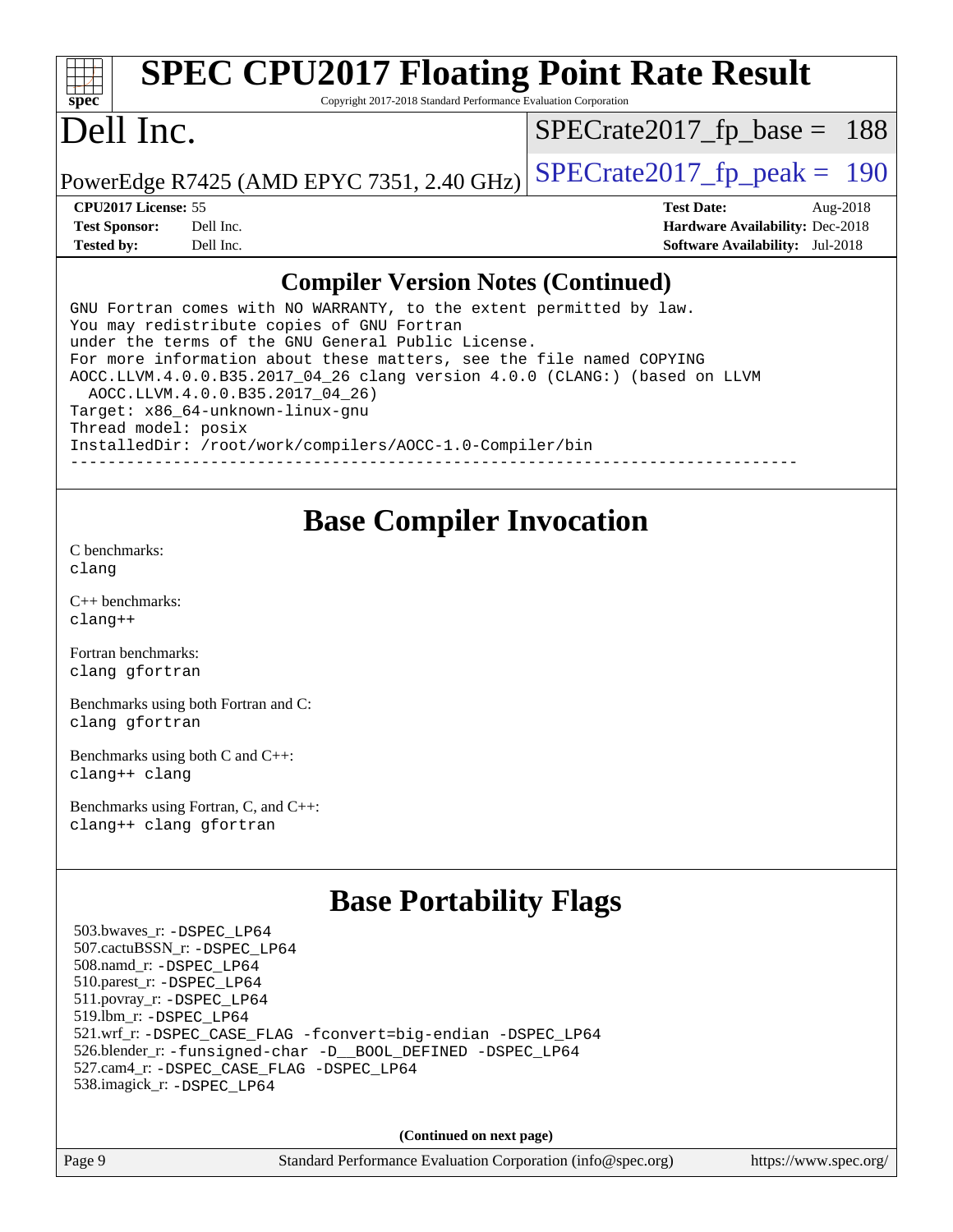# **[spec](http://www.spec.org/)**

# **[SPEC CPU2017 Floating Point Rate Result](http://www.spec.org/auto/cpu2017/Docs/result-fields.html#SPECCPU2017FloatingPointRateResult)**

Copyright 2017-2018 Standard Performance Evaluation Corporation

# Dell Inc.

 $SPECTate2017_fp\_base = 188$ 

PowerEdge R7425 (AMD EPYC 7351, 2.40 GHz)  $\left|$  [SPECrate2017\\_fp\\_peak =](http://www.spec.org/auto/cpu2017/Docs/result-fields.html#SPECrate2017fppeak) 190

**[CPU2017 License:](http://www.spec.org/auto/cpu2017/Docs/result-fields.html#CPU2017License)** 55 **[Test Date:](http://www.spec.org/auto/cpu2017/Docs/result-fields.html#TestDate)** Aug-2018 **[Test Sponsor:](http://www.spec.org/auto/cpu2017/Docs/result-fields.html#TestSponsor)** Dell Inc. **[Hardware Availability:](http://www.spec.org/auto/cpu2017/Docs/result-fields.html#HardwareAvailability)** Dec-2018 **[Tested by:](http://www.spec.org/auto/cpu2017/Docs/result-fields.html#Testedby)** Dell Inc. **[Software Availability:](http://www.spec.org/auto/cpu2017/Docs/result-fields.html#SoftwareAvailability)** Jul-2018

# **[Base Portability Flags \(Continued\)](http://www.spec.org/auto/cpu2017/Docs/result-fields.html#BasePortabilityFlags)**

 544.nab\_r: [-DSPEC\\_LP64](http://www.spec.org/cpu2017/results/res2018q4/cpu2017-20181029-09358.flags.html#suite_baseEXTRA_PORTABILITY544_nab_r_DSPEC_LP64) 549.fotonik3d\_r: [-DSPEC\\_LP64](http://www.spec.org/cpu2017/results/res2018q4/cpu2017-20181029-09358.flags.html#suite_baseEXTRA_PORTABILITY549_fotonik3d_r_DSPEC_LP64) 554.roms\_r: [-DSPEC\\_LP64](http://www.spec.org/cpu2017/results/res2018q4/cpu2017-20181029-09358.flags.html#suite_baseEXTRA_PORTABILITY554_roms_r_DSPEC_LP64)

**[Base Optimization Flags](http://www.spec.org/auto/cpu2017/Docs/result-fields.html#BaseOptimizationFlags)**

[C benchmarks](http://www.spec.org/auto/cpu2017/Docs/result-fields.html#Cbenchmarks):

[-flto](http://www.spec.org/cpu2017/results/res2018q4/cpu2017-20181029-09358.flags.html#user_CCbase_lto) [-Wl,-plugin-opt=-merge-constant](http://www.spec.org/cpu2017/results/res2018q4/cpu2017-20181029-09358.flags.html#user_CCbase_F-merge-constant_1d79771b5442061d9c8e05556c6b0c655e6c9e66f8c6936b0129d434b6acd2b1cf1b7cd2540d1570ff636111b08a6bc36e2e61fc34531f8ef7c1a34c57be1dbb) [-Wl,-plugin-opt=-lsr-in-nested-loop](http://www.spec.org/cpu2017/results/res2018q4/cpu2017-20181029-09358.flags.html#user_CCbase_lsr-in-nested-loop_1cff93fd95162f5e77640b5271e8bed680fb62b4a8d96fb8ab217ff3244646f1fbb342e31af83c263403bbf5249c7dc7732d5c86c3eab4cc8d32dcb7a6f33ca0) [-Wl,-plugin-opt=-disable-vect-cmp](http://www.spec.org/cpu2017/results/res2018q4/cpu2017-20181029-09358.flags.html#user_CCbase_disable-vect-cmp_1056b9a09b8ddc126e023b5f99ae33179ef568835465af9b7adeacf4b6480ff575c8aee439265bcfbcbf086f33f2fa5cca2bc4cf52b64c0cd2e10f6503cba02d) [-O3](http://www.spec.org/cpu2017/results/res2018q4/cpu2017-20181029-09358.flags.html#user_CCbase_F-O3) [-ffast-math](http://www.spec.org/cpu2017/results/res2018q4/cpu2017-20181029-09358.flags.html#user_CCbase_F-aocc-ffast-math_78dd175de6534c2005829757b9b0f2878e57b067cce6f7c443b2250ac68890960e2e1b320ca04b81ff7c62c6f87870ed05f06baf7875eea2990d38e3b73c71f1) [-march=znver1](http://www.spec.org/cpu2017/results/res2018q4/cpu2017-20181029-09358.flags.html#user_CCbase_F-march) [-fstruct-layout=2](http://www.spec.org/cpu2017/results/res2018q4/cpu2017-20181029-09358.flags.html#user_CCbase_F-fstruct-layout_a05ec02e17cdf7fe0c3950a6b005251b2b1e5e67af2b5298cf72714730c3d59ba290e75546b10aa22dac074c15ceaca36ae22c62cb51bcb2fbdc9dc4e7e222c4) [-mllvm -unroll-threshold=100](http://www.spec.org/cpu2017/results/res2018q4/cpu2017-20181029-09358.flags.html#user_CCbase_F-unroll-threshold_2755d0c78138845d361fa1543e3a063fffa198df9b3edf0cfb856bbc88a81e1769b12ac7a550c5d35197be55360db1a3f95a8d1304df999456cabf5120c45168) [-fremap-arrays](http://www.spec.org/cpu2017/results/res2018q4/cpu2017-20181029-09358.flags.html#user_CCbase_F-fremap-arrays) [-mno-avx2](http://www.spec.org/cpu2017/results/res2018q4/cpu2017-20181029-09358.flags.html#user_CCbase_F-mno-avx2) [-mllvm -inline-threshold=1000](http://www.spec.org/cpu2017/results/res2018q4/cpu2017-20181029-09358.flags.html#user_CCbase_inline-threshold_b7832241b0a6397e4ecdbaf0eb7defdc10f885c2a282fa3240fdc99844d543fda39cf8a4a9dccf68cf19b5438ac3b455264f478df15da0f4988afa40d8243bab) [-mllvm -disable-vect-cmp](http://www.spec.org/cpu2017/results/res2018q4/cpu2017-20181029-09358.flags.html#user_CCbase_disable-vect-cmp_d995c9eb800469498c6893dc847c54c903d59847b18cb2ac22011b9af7010c96d2d48d3c6b41246fe86945001509aa4dc528afb61cb238fd3b256a31781ea0cf) [-z muldefs](http://www.spec.org/cpu2017/results/res2018q4/cpu2017-20181029-09358.flags.html#user_CCbase_F-z-muldefs) [-ljemalloc](http://www.spec.org/cpu2017/results/res2018q4/cpu2017-20181029-09358.flags.html#user_CCbase_jemalloc-lib_d1249b907c500fa1c0672f44f562e3d0f79738ae9e3c4a9c376d49f265a04b9c99b167ecedbf6711b3085be911c67ff61f150a17b3472be731631ba4d0471706)

[C++ benchmarks:](http://www.spec.org/auto/cpu2017/Docs/result-fields.html#CXXbenchmarks)

```
-flto -Wl,-plugin-opt=-merge-constant
-Wl,-plugin-opt=-lsr-in-nested-loop -Wl,-plugin-opt=-disable-vect-cmp
-O3 -march=znver1 -mllvm -unroll-threshold=100 -finline-aggressive
-fremap-arrays -mllvm -inline-threshold=1000 -mllvm -disable-vect-cmp
-z muldefs -ljemalloc
```
[Fortran benchmarks](http://www.spec.org/auto/cpu2017/Docs/result-fields.html#Fortranbenchmarks):

[-flto](http://www.spec.org/cpu2017/results/res2018q4/cpu2017-20181029-09358.flags.html#user_FCbase_lto) [-Wl,-plugin-opt=-merge-constant](http://www.spec.org/cpu2017/results/res2018q4/cpu2017-20181029-09358.flags.html#user_FCbase_F-merge-constant_1d79771b5442061d9c8e05556c6b0c655e6c9e66f8c6936b0129d434b6acd2b1cf1b7cd2540d1570ff636111b08a6bc36e2e61fc34531f8ef7c1a34c57be1dbb) [-Wl,-plugin-opt=-lsr-in-nested-loop](http://www.spec.org/cpu2017/results/res2018q4/cpu2017-20181029-09358.flags.html#user_FCbase_lsr-in-nested-loop_1cff93fd95162f5e77640b5271e8bed680fb62b4a8d96fb8ab217ff3244646f1fbb342e31af83c263403bbf5249c7dc7732d5c86c3eab4cc8d32dcb7a6f33ca0) [-Wl,-plugin-opt=-disable-vect-cmp](http://www.spec.org/cpu2017/results/res2018q4/cpu2017-20181029-09358.flags.html#user_FCbase_disable-vect-cmp_1056b9a09b8ddc126e023b5f99ae33179ef568835465af9b7adeacf4b6480ff575c8aee439265bcfbcbf086f33f2fa5cca2bc4cf52b64c0cd2e10f6503cba02d) [-O3](http://www.spec.org/cpu2017/results/res2018q4/cpu2017-20181029-09358.flags.html#user_FCbase_F-O3) [-mavx](http://www.spec.org/cpu2017/results/res2018q4/cpu2017-20181029-09358.flags.html#user_FCbase_F-mavx) [-madx](http://www.spec.org/cpu2017/results/res2018q4/cpu2017-20181029-09358.flags.html#user_FCbase_F-madx) [-funroll-loops](http://www.spec.org/cpu2017/results/res2018q4/cpu2017-20181029-09358.flags.html#user_FCbase_aocc-funroll-loops) [-ffast-math](http://www.spec.org/cpu2017/results/res2018q4/cpu2017-20181029-09358.flags.html#user_FCbase_F-aocc-ffast-math_78dd175de6534c2005829757b9b0f2878e57b067cce6f7c443b2250ac68890960e2e1b320ca04b81ff7c62c6f87870ed05f06baf7875eea2990d38e3b73c71f1) [-z muldefs](http://www.spec.org/cpu2017/results/res2018q4/cpu2017-20181029-09358.flags.html#user_FCbase_F-z-muldefs) [-fplugin=dragonegg.so](http://www.spec.org/cpu2017/results/res2018q4/cpu2017-20181029-09358.flags.html#user_FCbase_F-fpluginDragonEgg) [-fplugin-arg-dragonegg-llvm-option=-merge-constant](http://www.spec.org/cpu2017/results/res2018q4/cpu2017-20181029-09358.flags.html#user_FCbase_F-merge-constant_37fd66d07a4fbae8f1b816e843c3ed1ebaa48f794b65ea8be746a1880566a3d23eba4a3c37b5c024650311adcf9247c62af28144803b3729b14be14423fa5142) [-fplugin-arg-dragonegg-llvm-option=-disable-vect-cmp](http://www.spec.org/cpu2017/results/res2018q4/cpu2017-20181029-09358.flags.html#user_FCbase_disable-vect-cmp_d119dd6f96524d64dc477d5e6a72268aebe046b42f767098038bf7530fc0cc546dd329b2376104fde185baca14f7365ef86ccd3ff602b57a7839de005478f594) [-ljemalloc](http://www.spec.org/cpu2017/results/res2018q4/cpu2017-20181029-09358.flags.html#user_FCbase_jemalloc-lib_d1249b907c500fa1c0672f44f562e3d0f79738ae9e3c4a9c376d49f265a04b9c99b167ecedbf6711b3085be911c67ff61f150a17b3472be731631ba4d0471706) [-lgfortran](http://www.spec.org/cpu2017/results/res2018q4/cpu2017-20181029-09358.flags.html#user_FCbase_F-lgfortran) [-lamdlibm](http://www.spec.org/cpu2017/results/res2018q4/cpu2017-20181029-09358.flags.html#user_FCbase_F-lamdlibm)

[Benchmarks using both Fortran and C](http://www.spec.org/auto/cpu2017/Docs/result-fields.html#BenchmarksusingbothFortranandC):

[-flto](http://www.spec.org/cpu2017/results/res2018q4/cpu2017-20181029-09358.flags.html#user_CC_FCbase_lto) [-Wl,-plugin-opt=-merge-constant](http://www.spec.org/cpu2017/results/res2018q4/cpu2017-20181029-09358.flags.html#user_CC_FCbase_F-merge-constant_1d79771b5442061d9c8e05556c6b0c655e6c9e66f8c6936b0129d434b6acd2b1cf1b7cd2540d1570ff636111b08a6bc36e2e61fc34531f8ef7c1a34c57be1dbb) [-Wl,-plugin-opt=-lsr-in-nested-loop](http://www.spec.org/cpu2017/results/res2018q4/cpu2017-20181029-09358.flags.html#user_CC_FCbase_lsr-in-nested-loop_1cff93fd95162f5e77640b5271e8bed680fb62b4a8d96fb8ab217ff3244646f1fbb342e31af83c263403bbf5249c7dc7732d5c86c3eab4cc8d32dcb7a6f33ca0) [-Wl,-plugin-opt=-disable-vect-cmp](http://www.spec.org/cpu2017/results/res2018q4/cpu2017-20181029-09358.flags.html#user_CC_FCbase_disable-vect-cmp_1056b9a09b8ddc126e023b5f99ae33179ef568835465af9b7adeacf4b6480ff575c8aee439265bcfbcbf086f33f2fa5cca2bc4cf52b64c0cd2e10f6503cba02d) [-O3](http://www.spec.org/cpu2017/results/res2018q4/cpu2017-20181029-09358.flags.html#user_CC_FCbase_F-O3) [-ffast-math](http://www.spec.org/cpu2017/results/res2018q4/cpu2017-20181029-09358.flags.html#user_CC_FCbase_F-aocc-ffast-math_78dd175de6534c2005829757b9b0f2878e57b067cce6f7c443b2250ac68890960e2e1b320ca04b81ff7c62c6f87870ed05f06baf7875eea2990d38e3b73c71f1) [-march=znver1](http://www.spec.org/cpu2017/results/res2018q4/cpu2017-20181029-09358.flags.html#user_CC_FCbase_F-march) [-fstruct-layout=2](http://www.spec.org/cpu2017/results/res2018q4/cpu2017-20181029-09358.flags.html#user_CC_FCbase_F-fstruct-layout_a05ec02e17cdf7fe0c3950a6b005251b2b1e5e67af2b5298cf72714730c3d59ba290e75546b10aa22dac074c15ceaca36ae22c62cb51bcb2fbdc9dc4e7e222c4) [-mllvm -unroll-threshold=100](http://www.spec.org/cpu2017/results/res2018q4/cpu2017-20181029-09358.flags.html#user_CC_FCbase_F-unroll-threshold_2755d0c78138845d361fa1543e3a063fffa198df9b3edf0cfb856bbc88a81e1769b12ac7a550c5d35197be55360db1a3f95a8d1304df999456cabf5120c45168) [-fremap-arrays](http://www.spec.org/cpu2017/results/res2018q4/cpu2017-20181029-09358.flags.html#user_CC_FCbase_F-fremap-arrays) [-mno-avx2](http://www.spec.org/cpu2017/results/res2018q4/cpu2017-20181029-09358.flags.html#user_CC_FCbase_F-mno-avx2) [-mllvm -inline-threshold=1000](http://www.spec.org/cpu2017/results/res2018q4/cpu2017-20181029-09358.flags.html#user_CC_FCbase_inline-threshold_b7832241b0a6397e4ecdbaf0eb7defdc10f885c2a282fa3240fdc99844d543fda39cf8a4a9dccf68cf19b5438ac3b455264f478df15da0f4988afa40d8243bab) [-mllvm -disable-vect-cmp](http://www.spec.org/cpu2017/results/res2018q4/cpu2017-20181029-09358.flags.html#user_CC_FCbase_disable-vect-cmp_d995c9eb800469498c6893dc847c54c903d59847b18cb2ac22011b9af7010c96d2d48d3c6b41246fe86945001509aa4dc528afb61cb238fd3b256a31781ea0cf) [-mavx](http://www.spec.org/cpu2017/results/res2018q4/cpu2017-20181029-09358.flags.html#user_CC_FCbase_F-mavx) [-madx](http://www.spec.org/cpu2017/results/res2018q4/cpu2017-20181029-09358.flags.html#user_CC_FCbase_F-madx) [-funroll-loops](http://www.spec.org/cpu2017/results/res2018q4/cpu2017-20181029-09358.flags.html#user_CC_FCbase_aocc-funroll-loops) [-z muldefs](http://www.spec.org/cpu2017/results/res2018q4/cpu2017-20181029-09358.flags.html#user_CC_FCbase_F-z-muldefs) [-fplugin=dragonegg.so](http://www.spec.org/cpu2017/results/res2018q4/cpu2017-20181029-09358.flags.html#user_CC_FCbase_F-fpluginDragonEgg) [-fplugin-arg-dragonegg-llvm-option=-merge-constant](http://www.spec.org/cpu2017/results/res2018q4/cpu2017-20181029-09358.flags.html#user_CC_FCbase_F-merge-constant_37fd66d07a4fbae8f1b816e843c3ed1ebaa48f794b65ea8be746a1880566a3d23eba4a3c37b5c024650311adcf9247c62af28144803b3729b14be14423fa5142) [-fplugin-arg-dragonegg-llvm-option=-disable-vect-cmp](http://www.spec.org/cpu2017/results/res2018q4/cpu2017-20181029-09358.flags.html#user_CC_FCbase_disable-vect-cmp_d119dd6f96524d64dc477d5e6a72268aebe046b42f767098038bf7530fc0cc546dd329b2376104fde185baca14f7365ef86ccd3ff602b57a7839de005478f594) [-ljemalloc](http://www.spec.org/cpu2017/results/res2018q4/cpu2017-20181029-09358.flags.html#user_CC_FCbase_jemalloc-lib_d1249b907c500fa1c0672f44f562e3d0f79738ae9e3c4a9c376d49f265a04b9c99b167ecedbf6711b3085be911c67ff61f150a17b3472be731631ba4d0471706) [-lgfortran](http://www.spec.org/cpu2017/results/res2018q4/cpu2017-20181029-09358.flags.html#user_CC_FCbase_F-lgfortran) [-lamdlibm](http://www.spec.org/cpu2017/results/res2018q4/cpu2017-20181029-09358.flags.html#user_CC_FCbase_F-lamdlibm)

[Benchmarks using both C and C++](http://www.spec.org/auto/cpu2017/Docs/result-fields.html#BenchmarksusingbothCandCXX):

[-flto](http://www.spec.org/cpu2017/results/res2018q4/cpu2017-20181029-09358.flags.html#user_CC_CXXbase_lto) [-Wl,-plugin-opt=-merge-constant](http://www.spec.org/cpu2017/results/res2018q4/cpu2017-20181029-09358.flags.html#user_CC_CXXbase_F-merge-constant_1d79771b5442061d9c8e05556c6b0c655e6c9e66f8c6936b0129d434b6acd2b1cf1b7cd2540d1570ff636111b08a6bc36e2e61fc34531f8ef7c1a34c57be1dbb) [-Wl,-plugin-opt=-lsr-in-nested-loop](http://www.spec.org/cpu2017/results/res2018q4/cpu2017-20181029-09358.flags.html#user_CC_CXXbase_lsr-in-nested-loop_1cff93fd95162f5e77640b5271e8bed680fb62b4a8d96fb8ab217ff3244646f1fbb342e31af83c263403bbf5249c7dc7732d5c86c3eab4cc8d32dcb7a6f33ca0) [-Wl,-plugin-opt=-disable-vect-cmp](http://www.spec.org/cpu2017/results/res2018q4/cpu2017-20181029-09358.flags.html#user_CC_CXXbase_disable-vect-cmp_1056b9a09b8ddc126e023b5f99ae33179ef568835465af9b7adeacf4b6480ff575c8aee439265bcfbcbf086f33f2fa5cca2bc4cf52b64c0cd2e10f6503cba02d) [-O3](http://www.spec.org/cpu2017/results/res2018q4/cpu2017-20181029-09358.flags.html#user_CC_CXXbase_F-O3) [-ffast-math](http://www.spec.org/cpu2017/results/res2018q4/cpu2017-20181029-09358.flags.html#user_CC_CXXbase_F-aocc-ffast-math_78dd175de6534c2005829757b9b0f2878e57b067cce6f7c443b2250ac68890960e2e1b320ca04b81ff7c62c6f87870ed05f06baf7875eea2990d38e3b73c71f1) [-march=znver1](http://www.spec.org/cpu2017/results/res2018q4/cpu2017-20181029-09358.flags.html#user_CC_CXXbase_F-march) [-fstruct-layout=2](http://www.spec.org/cpu2017/results/res2018q4/cpu2017-20181029-09358.flags.html#user_CC_CXXbase_F-fstruct-layout_a05ec02e17cdf7fe0c3950a6b005251b2b1e5e67af2b5298cf72714730c3d59ba290e75546b10aa22dac074c15ceaca36ae22c62cb51bcb2fbdc9dc4e7e222c4)

**(Continued on next page)**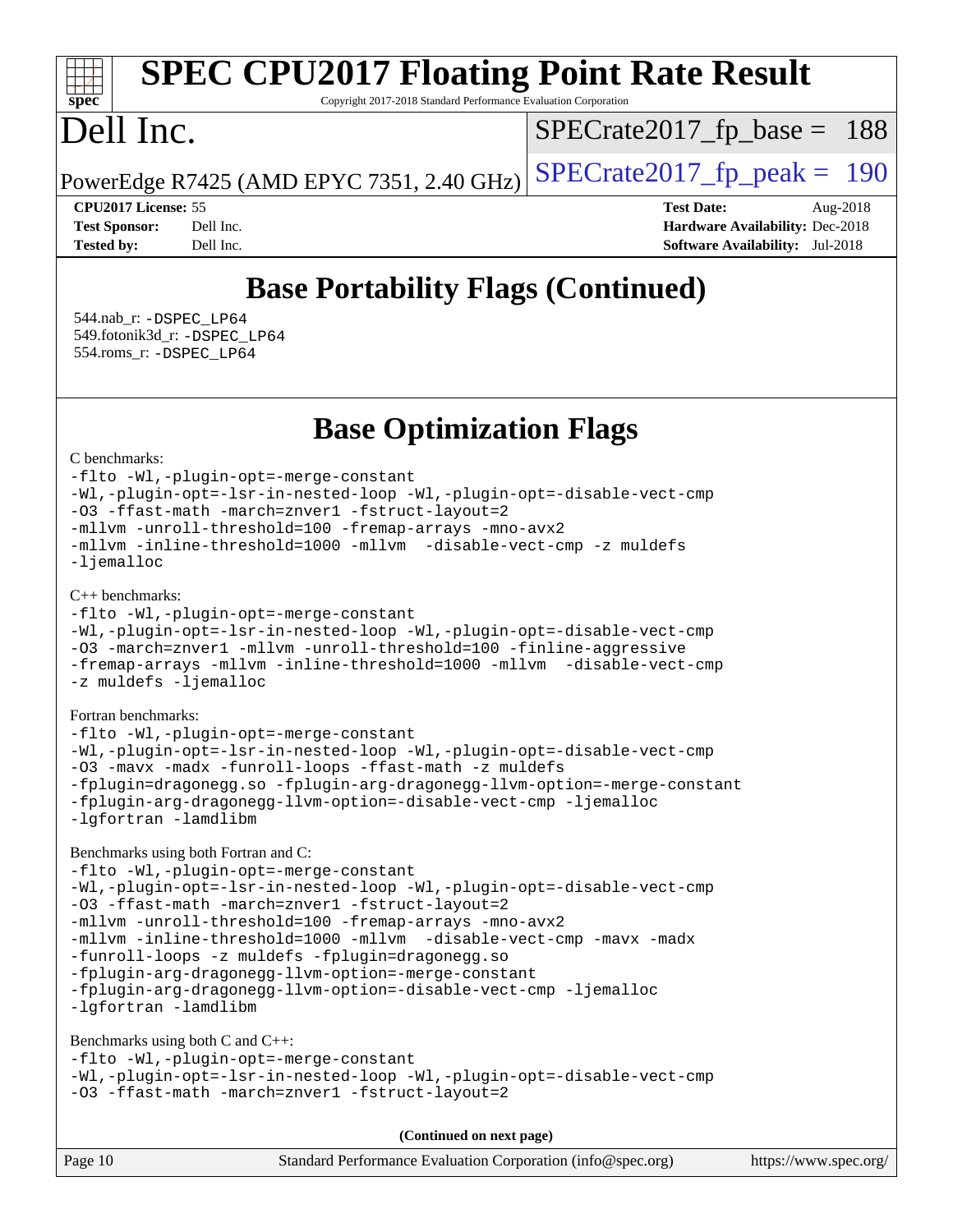| spec                 | <b>SPEC CPU2017 Floating Point Rate Result</b><br>Copyright 2017-2018 Standard Performance Evaluation Corporation |                                        |          |
|----------------------|-------------------------------------------------------------------------------------------------------------------|----------------------------------------|----------|
| Dell Inc.            |                                                                                                                   | $SPECrate2017_fp\_base = 188$          |          |
|                      | PowerEdge R7425 (AMD EPYC 7351, 2.40 GHz)                                                                         | $SPECrate2017fp peak = 190$            |          |
| CPU2017 License: 55  |                                                                                                                   | <b>Test Date:</b>                      | Aug-2018 |
| <b>Test Sponsor:</b> | Dell Inc.                                                                                                         | <b>Hardware Availability: Dec-2018</b> |          |
| <b>Tested by:</b>    | Dell Inc.                                                                                                         | <b>Software Availability:</b> Jul-2018 |          |
|                      | <b>Base Optimization Flags (Continued)</b><br>Benchmarks using both C and $C_{++}$ (continued):                   |                                        |          |
|                      | -mllvm -unroll-threshold=100 -fremap-arrays -mno-avx2                                                             |                                        |          |

[-finline-aggressive](http://www.spec.org/cpu2017/results/res2018q4/cpu2017-20181029-09358.flags.html#user_CC_CXXbase_F-finline-aggressive) [-z muldefs](http://www.spec.org/cpu2017/results/res2018q4/cpu2017-20181029-09358.flags.html#user_CC_CXXbase_F-z-muldefs) [-ljemalloc](http://www.spec.org/cpu2017/results/res2018q4/cpu2017-20181029-09358.flags.html#user_CC_CXXbase_jemalloc-lib_d1249b907c500fa1c0672f44f562e3d0f79738ae9e3c4a9c376d49f265a04b9c99b167ecedbf6711b3085be911c67ff61f150a17b3472be731631ba4d0471706)

[-mllvm -inline-threshold=1000](http://www.spec.org/cpu2017/results/res2018q4/cpu2017-20181029-09358.flags.html#user_CC_CXXbase_inline-threshold_b7832241b0a6397e4ecdbaf0eb7defdc10f885c2a282fa3240fdc99844d543fda39cf8a4a9dccf68cf19b5438ac3b455264f478df15da0f4988afa40d8243bab) [-mllvm -disable-vect-cmp](http://www.spec.org/cpu2017/results/res2018q4/cpu2017-20181029-09358.flags.html#user_CC_CXXbase_disable-vect-cmp_d995c9eb800469498c6893dc847c54c903d59847b18cb2ac22011b9af7010c96d2d48d3c6b41246fe86945001509aa4dc528afb61cb238fd3b256a31781ea0cf)

[Benchmarks using Fortran, C, and C++:](http://www.spec.org/auto/cpu2017/Docs/result-fields.html#BenchmarksusingFortranCandCXX)

[-flto](http://www.spec.org/cpu2017/results/res2018q4/cpu2017-20181029-09358.flags.html#user_CC_CXX_FCbase_lto) [-Wl,-plugin-opt=-merge-constant](http://www.spec.org/cpu2017/results/res2018q4/cpu2017-20181029-09358.flags.html#user_CC_CXX_FCbase_F-merge-constant_1d79771b5442061d9c8e05556c6b0c655e6c9e66f8c6936b0129d434b6acd2b1cf1b7cd2540d1570ff636111b08a6bc36e2e61fc34531f8ef7c1a34c57be1dbb) [-Wl,-plugin-opt=-lsr-in-nested-loop](http://www.spec.org/cpu2017/results/res2018q4/cpu2017-20181029-09358.flags.html#user_CC_CXX_FCbase_lsr-in-nested-loop_1cff93fd95162f5e77640b5271e8bed680fb62b4a8d96fb8ab217ff3244646f1fbb342e31af83c263403bbf5249c7dc7732d5c86c3eab4cc8d32dcb7a6f33ca0) [-Wl,-plugin-opt=-disable-vect-cmp](http://www.spec.org/cpu2017/results/res2018q4/cpu2017-20181029-09358.flags.html#user_CC_CXX_FCbase_disable-vect-cmp_1056b9a09b8ddc126e023b5f99ae33179ef568835465af9b7adeacf4b6480ff575c8aee439265bcfbcbf086f33f2fa5cca2bc4cf52b64c0cd2e10f6503cba02d) [-O3](http://www.spec.org/cpu2017/results/res2018q4/cpu2017-20181029-09358.flags.html#user_CC_CXX_FCbase_F-O3) [-ffast-math](http://www.spec.org/cpu2017/results/res2018q4/cpu2017-20181029-09358.flags.html#user_CC_CXX_FCbase_F-aocc-ffast-math_78dd175de6534c2005829757b9b0f2878e57b067cce6f7c443b2250ac68890960e2e1b320ca04b81ff7c62c6f87870ed05f06baf7875eea2990d38e3b73c71f1) [-march=znver1](http://www.spec.org/cpu2017/results/res2018q4/cpu2017-20181029-09358.flags.html#user_CC_CXX_FCbase_F-march) [-fstruct-layout=2](http://www.spec.org/cpu2017/results/res2018q4/cpu2017-20181029-09358.flags.html#user_CC_CXX_FCbase_F-fstruct-layout_a05ec02e17cdf7fe0c3950a6b005251b2b1e5e67af2b5298cf72714730c3d59ba290e75546b10aa22dac074c15ceaca36ae22c62cb51bcb2fbdc9dc4e7e222c4) [-mllvm -unroll-threshold=100](http://www.spec.org/cpu2017/results/res2018q4/cpu2017-20181029-09358.flags.html#user_CC_CXX_FCbase_F-unroll-threshold_2755d0c78138845d361fa1543e3a063fffa198df9b3edf0cfb856bbc88a81e1769b12ac7a550c5d35197be55360db1a3f95a8d1304df999456cabf5120c45168) [-fremap-arrays](http://www.spec.org/cpu2017/results/res2018q4/cpu2017-20181029-09358.flags.html#user_CC_CXX_FCbase_F-fremap-arrays) [-mno-avx2](http://www.spec.org/cpu2017/results/res2018q4/cpu2017-20181029-09358.flags.html#user_CC_CXX_FCbase_F-mno-avx2) [-mllvm -inline-threshold=1000](http://www.spec.org/cpu2017/results/res2018q4/cpu2017-20181029-09358.flags.html#user_CC_CXX_FCbase_inline-threshold_b7832241b0a6397e4ecdbaf0eb7defdc10f885c2a282fa3240fdc99844d543fda39cf8a4a9dccf68cf19b5438ac3b455264f478df15da0f4988afa40d8243bab) [-mllvm -disable-vect-cmp](http://www.spec.org/cpu2017/results/res2018q4/cpu2017-20181029-09358.flags.html#user_CC_CXX_FCbase_disable-vect-cmp_d995c9eb800469498c6893dc847c54c903d59847b18cb2ac22011b9af7010c96d2d48d3c6b41246fe86945001509aa4dc528afb61cb238fd3b256a31781ea0cf) [-finline-aggressive](http://www.spec.org/cpu2017/results/res2018q4/cpu2017-20181029-09358.flags.html#user_CC_CXX_FCbase_F-finline-aggressive) [-mavx](http://www.spec.org/cpu2017/results/res2018q4/cpu2017-20181029-09358.flags.html#user_CC_CXX_FCbase_F-mavx) [-madx](http://www.spec.org/cpu2017/results/res2018q4/cpu2017-20181029-09358.flags.html#user_CC_CXX_FCbase_F-madx) [-funroll-loops](http://www.spec.org/cpu2017/results/res2018q4/cpu2017-20181029-09358.flags.html#user_CC_CXX_FCbase_aocc-funroll-loops) [-z muldefs](http://www.spec.org/cpu2017/results/res2018q4/cpu2017-20181029-09358.flags.html#user_CC_CXX_FCbase_F-z-muldefs) [-fplugin=dragonegg.so](http://www.spec.org/cpu2017/results/res2018q4/cpu2017-20181029-09358.flags.html#user_CC_CXX_FCbase_F-fpluginDragonEgg) [-fplugin-arg-dragonegg-llvm-option=-merge-constant](http://www.spec.org/cpu2017/results/res2018q4/cpu2017-20181029-09358.flags.html#user_CC_CXX_FCbase_F-merge-constant_37fd66d07a4fbae8f1b816e843c3ed1ebaa48f794b65ea8be746a1880566a3d23eba4a3c37b5c024650311adcf9247c62af28144803b3729b14be14423fa5142) [-fplugin-arg-dragonegg-llvm-option=-disable-vect-cmp](http://www.spec.org/cpu2017/results/res2018q4/cpu2017-20181029-09358.flags.html#user_CC_CXX_FCbase_disable-vect-cmp_d119dd6f96524d64dc477d5e6a72268aebe046b42f767098038bf7530fc0cc546dd329b2376104fde185baca14f7365ef86ccd3ff602b57a7839de005478f594) [-ljemalloc](http://www.spec.org/cpu2017/results/res2018q4/cpu2017-20181029-09358.flags.html#user_CC_CXX_FCbase_jemalloc-lib_d1249b907c500fa1c0672f44f562e3d0f79738ae9e3c4a9c376d49f265a04b9c99b167ecedbf6711b3085be911c67ff61f150a17b3472be731631ba4d0471706)

# **[Peak Compiler Invocation](http://www.spec.org/auto/cpu2017/Docs/result-fields.html#PeakCompilerInvocation)**

[C benchmarks](http://www.spec.org/auto/cpu2017/Docs/result-fields.html#Cbenchmarks): [clang](http://www.spec.org/cpu2017/results/res2018q4/cpu2017-20181029-09358.flags.html#user_CCpeak_Fclang3_a68b77bfed473bd9cdd22529af008e8306c2e3948617c8991604c1a2000ee4a73ef90dd8bc793e105fe4165a625d26dacbda4708d828ad19048918c071b363ec)

[C++ benchmarks:](http://www.spec.org/auto/cpu2017/Docs/result-fields.html#CXXbenchmarks) [clang++](http://www.spec.org/cpu2017/results/res2018q4/cpu2017-20181029-09358.flags.html#user_CXXpeak_Fclang3_57a48582e5be507d19b2527b3e7d4f85d9b8669ffc9a8a0dbb9bcf949a918a58bbab411e0c4d14a3922022a3e425a90db94042683824c1806feff4324ca1000d)

[Fortran benchmarks](http://www.spec.org/auto/cpu2017/Docs/result-fields.html#Fortranbenchmarks): [clang](http://www.spec.org/cpu2017/results/res2018q4/cpu2017-20181029-09358.flags.html#user_FCpeak_Fclang3_a68b77bfed473bd9cdd22529af008e8306c2e3948617c8991604c1a2000ee4a73ef90dd8bc793e105fe4165a625d26dacbda4708d828ad19048918c071b363ec) [gfortran](http://www.spec.org/cpu2017/results/res2018q4/cpu2017-20181029-09358.flags.html#user_FCpeak_aocc-gfortran_128c91a56d61ddb07404721e65b8f9498c31a443dacbd3b7f212891090eca86e2d099b520f75b99e9e8ac4fdec01f4d15f0b65e47123ec4c42b0759045731a1f)

[Benchmarks using both Fortran and C](http://www.spec.org/auto/cpu2017/Docs/result-fields.html#BenchmarksusingbothFortranandC): [clang](http://www.spec.org/cpu2017/results/res2018q4/cpu2017-20181029-09358.flags.html#user_CC_FCpeak_Fclang3_a68b77bfed473bd9cdd22529af008e8306c2e3948617c8991604c1a2000ee4a73ef90dd8bc793e105fe4165a625d26dacbda4708d828ad19048918c071b363ec) [gfortran](http://www.spec.org/cpu2017/results/res2018q4/cpu2017-20181029-09358.flags.html#user_CC_FCpeak_aocc-gfortran_128c91a56d61ddb07404721e65b8f9498c31a443dacbd3b7f212891090eca86e2d099b520f75b99e9e8ac4fdec01f4d15f0b65e47123ec4c42b0759045731a1f)

[Benchmarks using both C and C++](http://www.spec.org/auto/cpu2017/Docs/result-fields.html#BenchmarksusingbothCandCXX): [clang++](http://www.spec.org/cpu2017/results/res2018q4/cpu2017-20181029-09358.flags.html#user_CC_CXXpeak_Fclang3_57a48582e5be507d19b2527b3e7d4f85d9b8669ffc9a8a0dbb9bcf949a918a58bbab411e0c4d14a3922022a3e425a90db94042683824c1806feff4324ca1000d) [clang](http://www.spec.org/cpu2017/results/res2018q4/cpu2017-20181029-09358.flags.html#user_CC_CXXpeak_Fclang3_a68b77bfed473bd9cdd22529af008e8306c2e3948617c8991604c1a2000ee4a73ef90dd8bc793e105fe4165a625d26dacbda4708d828ad19048918c071b363ec)

[Benchmarks using Fortran, C, and C++:](http://www.spec.org/auto/cpu2017/Docs/result-fields.html#BenchmarksusingFortranCandCXX) [clang++](http://www.spec.org/cpu2017/results/res2018q4/cpu2017-20181029-09358.flags.html#user_CC_CXX_FCpeak_Fclang3_57a48582e5be507d19b2527b3e7d4f85d9b8669ffc9a8a0dbb9bcf949a918a58bbab411e0c4d14a3922022a3e425a90db94042683824c1806feff4324ca1000d) [clang](http://www.spec.org/cpu2017/results/res2018q4/cpu2017-20181029-09358.flags.html#user_CC_CXX_FCpeak_Fclang3_a68b77bfed473bd9cdd22529af008e8306c2e3948617c8991604c1a2000ee4a73ef90dd8bc793e105fe4165a625d26dacbda4708d828ad19048918c071b363ec) [gfortran](http://www.spec.org/cpu2017/results/res2018q4/cpu2017-20181029-09358.flags.html#user_CC_CXX_FCpeak_aocc-gfortran_128c91a56d61ddb07404721e65b8f9498c31a443dacbd3b7f212891090eca86e2d099b520f75b99e9e8ac4fdec01f4d15f0b65e47123ec4c42b0759045731a1f)

# **[Peak Portability Flags](http://www.spec.org/auto/cpu2017/Docs/result-fields.html#PeakPortabilityFlags)**

Same as Base Portability Flags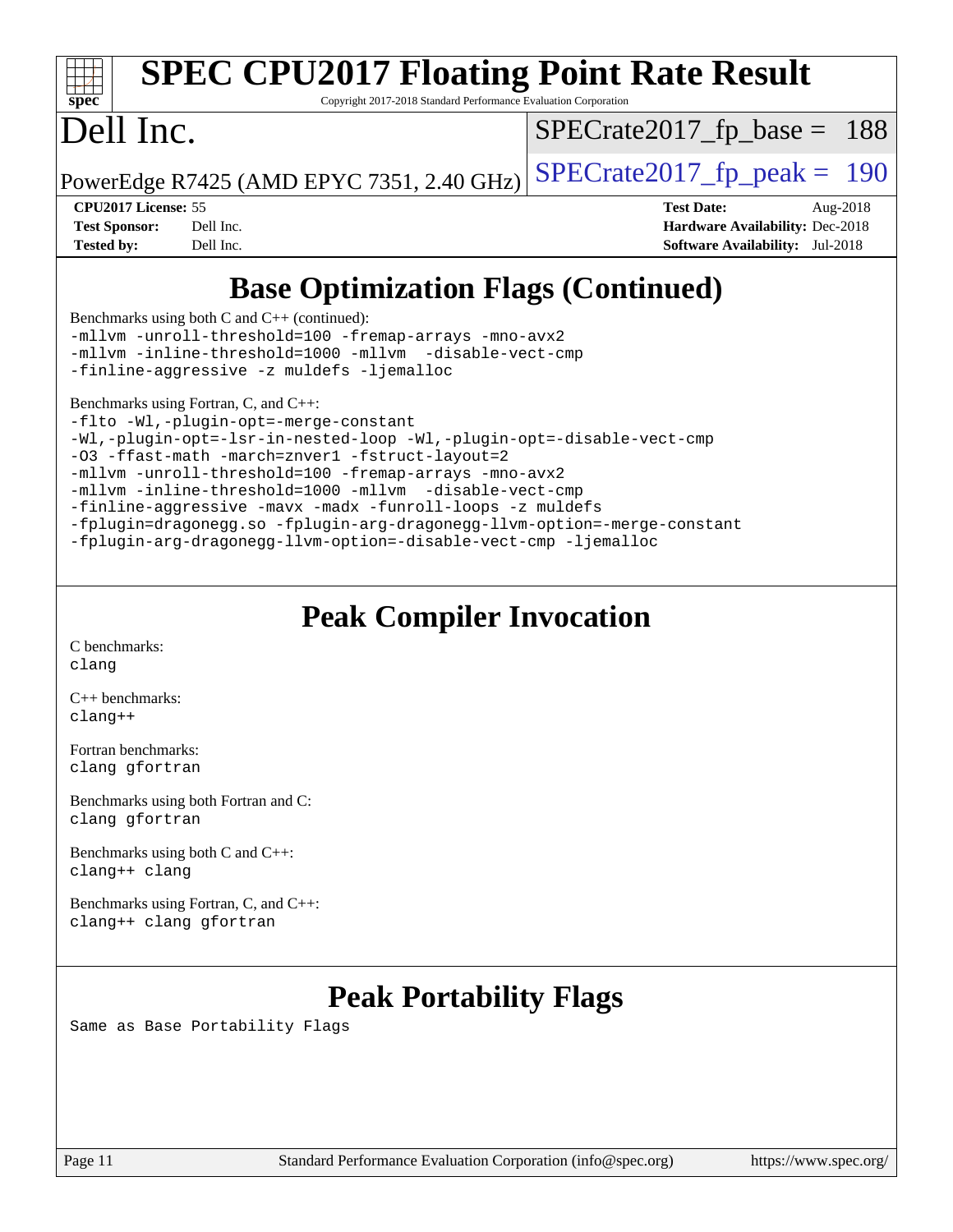| <b>SPEC CPU2017 Floating Point Rate Result</b><br>Copyright 2017-2018 Standard Performance Evaluation Corporation<br>$spec^*$                                                                                                                                                                                                                                                                                                                                                                                                                                                                                                                                                                                                                                                                                                            |                                                                                                            |
|------------------------------------------------------------------------------------------------------------------------------------------------------------------------------------------------------------------------------------------------------------------------------------------------------------------------------------------------------------------------------------------------------------------------------------------------------------------------------------------------------------------------------------------------------------------------------------------------------------------------------------------------------------------------------------------------------------------------------------------------------------------------------------------------------------------------------------------|------------------------------------------------------------------------------------------------------------|
| Dell Inc.                                                                                                                                                                                                                                                                                                                                                                                                                                                                                                                                                                                                                                                                                                                                                                                                                                | $SPECrate2017_fp\_base = 188$                                                                              |
| PowerEdge R7425 (AMD EPYC 7351, 2.40 GHz)                                                                                                                                                                                                                                                                                                                                                                                                                                                                                                                                                                                                                                                                                                                                                                                                | $SPECTate2017$ _fp_peak = 190                                                                              |
| CPU2017 License: 55<br><b>Test Sponsor:</b><br>Dell Inc.<br>Dell Inc.<br><b>Tested by:</b>                                                                                                                                                                                                                                                                                                                                                                                                                                                                                                                                                                                                                                                                                                                                               | <b>Test Date:</b><br>Aug-2018<br>Hardware Availability: Dec-2018<br><b>Software Availability:</b> Jul-2018 |
| <b>Peak Optimization Flags</b>                                                                                                                                                                                                                                                                                                                                                                                                                                                                                                                                                                                                                                                                                                                                                                                                           |                                                                                                            |
| C benchmarks:<br>-flto -Wl,-plugin-opt=-merge-constant<br>-Wl,-plugin-opt=-lsr-in-nested-loop -Ofast -march=znver1<br>-fstruct-layout=3 -mllvm -vectorize-memory-aggressively -mno-avx2<br>-mllvm -unroll-threshold=100 -fremap-arrays<br>-mllvm -inline-threshold=1000 -ljemalloc<br>$C_{++}$ benchmarks:<br>-flto -Wl,-plugin-opt=-merge-constant<br>-Wl,-plugin-opt=-lsr-in-nested-loop -Ofast -march=znver1<br>-finline-aggressive -mllvm -unroll-threshold=100 -fremap-arrays<br>-mllvm -inline-threshold=1000 -ljemalloc<br>Fortran benchmarks:<br>-flto -Wl,-plugin-opt=-merge-constant<br>-Wl,-plugin-opt=-lsr-in-nested-loop -03 -mavx2 -madx -funroll-loops<br>-ffast-math -fplugin=dragonegg.so<br>-fplugin-arg-dragonegg-llvm-option=-merge-constant<br>-fplugin-arg-dragonegg-llvm-option=-inline-threshold:1000 -ljemalloc |                                                                                                            |
| -lgfortran -lamdlibm<br>Benchmarks using both Fortran and C:                                                                                                                                                                                                                                                                                                                                                                                                                                                                                                                                                                                                                                                                                                                                                                             |                                                                                                            |
| 521.wrf_r: -flto -Wl,-plugin-opt=-merge-constant<br>-Wl,-plugin-opt=-lsr-in-nested-loop -03 -mavx -ffast-math<br>-funroll-loops -fplugin=dragonegg.so<br>-fplugin-arg-dragonegg-llvm-option=-merge-constant<br>-fplugin-arg-dragonegg-llvm-option=-inline-threshold:1000<br>-ljemalloc -lgfortran -lamdlibm                                                                                                                                                                                                                                                                                                                                                                                                                                                                                                                              |                                                                                                            |
| 527.cam4_r: -flto -Wl,-plugin-opt=-merge-constant<br>-Wl,-plugin-opt=-lsr-in-nested-loop -Ofast -march=znver1<br>-fstruct-layout=3 -mllvm -vectorize-memory-aggressively<br>-mno-avx2 -mllvm -unroll-threshold=100 -fremap-arrays<br>-mllvm -inline-threshold=1000 -03 -mavx2 -madx<br>-funroll-loops -ffast-math -fplugin=dragonegg.so<br>-fplugin-arg-dragonegg-llvm-option=-merge-constant<br>-fplugin-arg-dragonegg-llvm-option=-inline-threshold:1000<br>-ljemalloc -lgfortran -lamdlibm                                                                                                                                                                                                                                                                                                                                            |                                                                                                            |
| Benchmarks using both C and C++:<br>-flto -Wl,-plugin-opt=-merge-constant<br>-Wl,-plugin-opt=-lsr-in-nested-loop -Ofast -march=znver1<br>-fstruct-layout=3 -mllvm -vectorize-memory-aggressively -mno-avx2<br>-mllvm -unroll-threshold=100 -fremap-arrays<br>-mllvm -inline-threshold=1000 -finline-aggressive -ljemalloc                                                                                                                                                                                                                                                                                                                                                                                                                                                                                                                |                                                                                                            |
| (Continued on next page)                                                                                                                                                                                                                                                                                                                                                                                                                                                                                                                                                                                                                                                                                                                                                                                                                 |                                                                                                            |
| Page 12<br>Standard Performance Evaluation Corporation (info@spec.org)                                                                                                                                                                                                                                                                                                                                                                                                                                                                                                                                                                                                                                                                                                                                                                   | https://www.spec.org/                                                                                      |